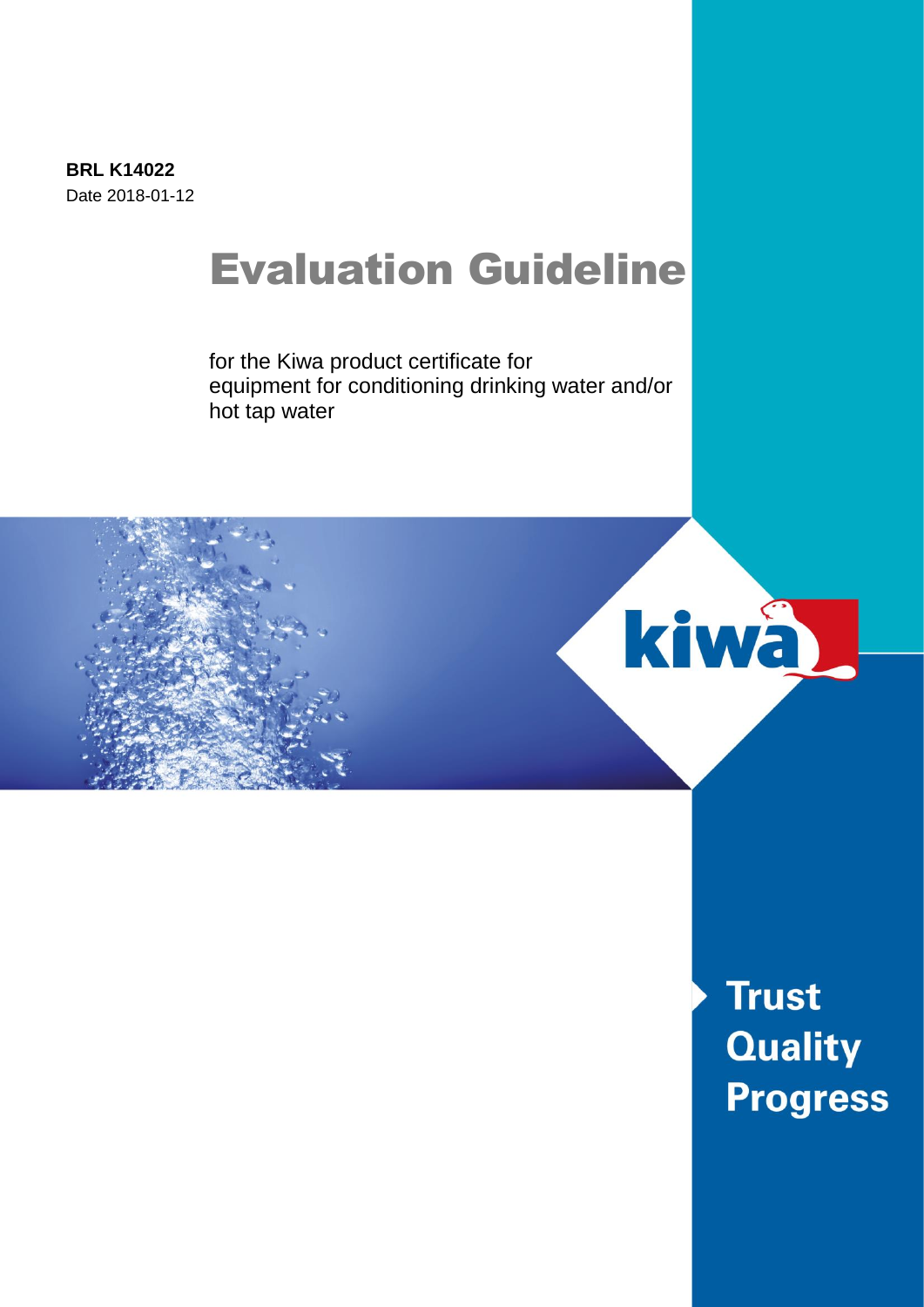## **Preface**

This evaluation guideline has been accepted by the Kiwa Board of Experts Watercycle (CWK), in which all relevant parties in the field of Onderwerp are represented. The Board of Experts also supervises the certification activities and where necessary requires the evaluation guideline to be revised. All references to Board of Experts in this evaluation guideline pertain to the above mentioned Board of Experts.

This evaluation guideline will be used by Kiwa in conjunction with the Kiwa Regulations for Certification.

**Kiwa Nederland B.V.** Sir Winston Churchilllaan 273 Postbus 70 2280 AB RIJSWIJK The Netherlands

Tel. +31 88 998 44 00 Fax +31 88 998 44 20 info@kiwa.nl www.kiwa.nl

© 2018 Kiwa N.V.

All rights reserved. No part of this report may be reproduced, stored in a database or retrieval system, or published, in any form or in any way, electronically, mechanically, by print, photoprint, microfilm or any other means without prior written permission from the publisher. The use of this evaluation guideline by third parties, for any purpose whatsoever, is only allowed after a written agreement is made with Kiwa to this end.

#### **Validation**

78/160822 478/160822 This evaluation guideline has been declared binding by Kiwa on January 12, 2018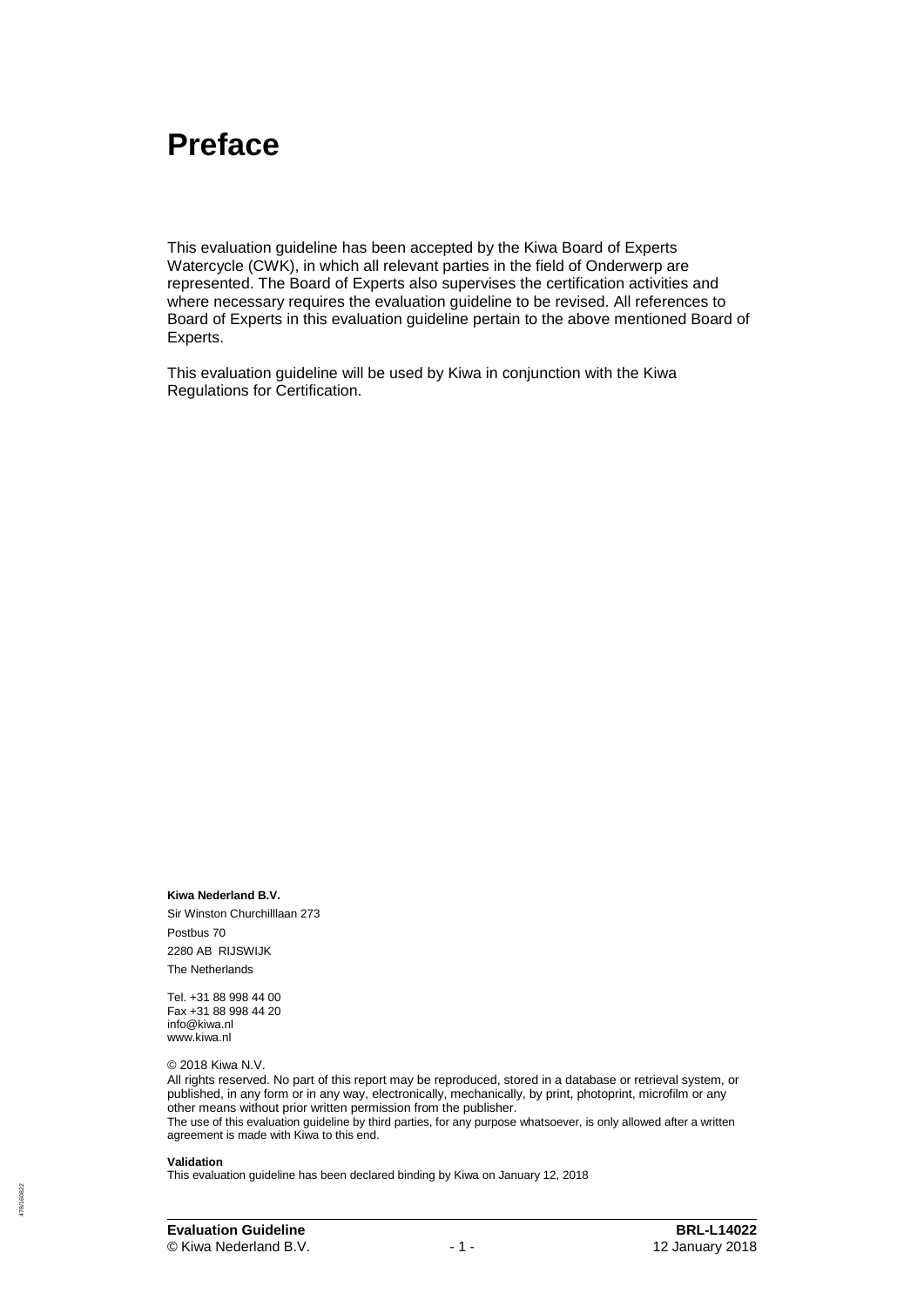## **Contents**

| 1           | <b>Introduction</b>                                 | 4              |
|-------------|-----------------------------------------------------|----------------|
| 1.1         | General                                             | 4              |
| 1.2         | Field of application / scope                        | 4              |
| 1.3         | Acceptance of test reports provided by the supplier | 4              |
| 1.4         | Quality declaration                                 | 4              |
| $\mathbf 2$ | <b>Terms and definitions</b>                        | 5              |
| 2.1         | <b>Definitions</b>                                  | 5              |
| 3           | Procedure for granting a product certificate        | 6              |
| 3.1         | Pre-certification tests                             | 6              |
| 3.2         | Granting the product certificate                    | 6              |
| 4           | <b>Requirements</b>                                 | $\overline{7}$ |
| 4.1         | General                                             | $\overline{7}$ |
| 4.2         | Regulatory requirements                             | $\overline{7}$ |
| 4.3         | Private law requirements                            | $\overline{7}$ |
| 5           | <b>Marking</b>                                      | 9              |
| 5.1         | General                                             | 9              |
| 6           | Requirements in respect of the quality system       | 10             |
| 6.1         | Manager of the quality system                       | 10             |
| 6.2         | Internal quality control/quality plan               | 10             |
| 6.3         | Control of test and measuring equipment             | 10             |
| 6.4         | Procedures and working instructions                 | 10             |
| 6.5         | Other requirements                                  | 10             |
| 7           | <b>Summary of tests and inspections</b>             | 11             |
| 1.2         | <b>Test matrix</b>                                  | 11             |
| 7.2         | Inspection of the quality system of the supplier    | 19             |
| 8           | Agreements on the implementation of certification   | 20             |
| 8.1         | General                                             | 20             |
| 8.2         | Certification staff                                 | 20             |
| 8.3         | Report pre-certification tests                      | 21             |
| 8.4         | Decision for granting the certificate               | 22             |
| 8.5         | Layout of quality declaration                       | 22             |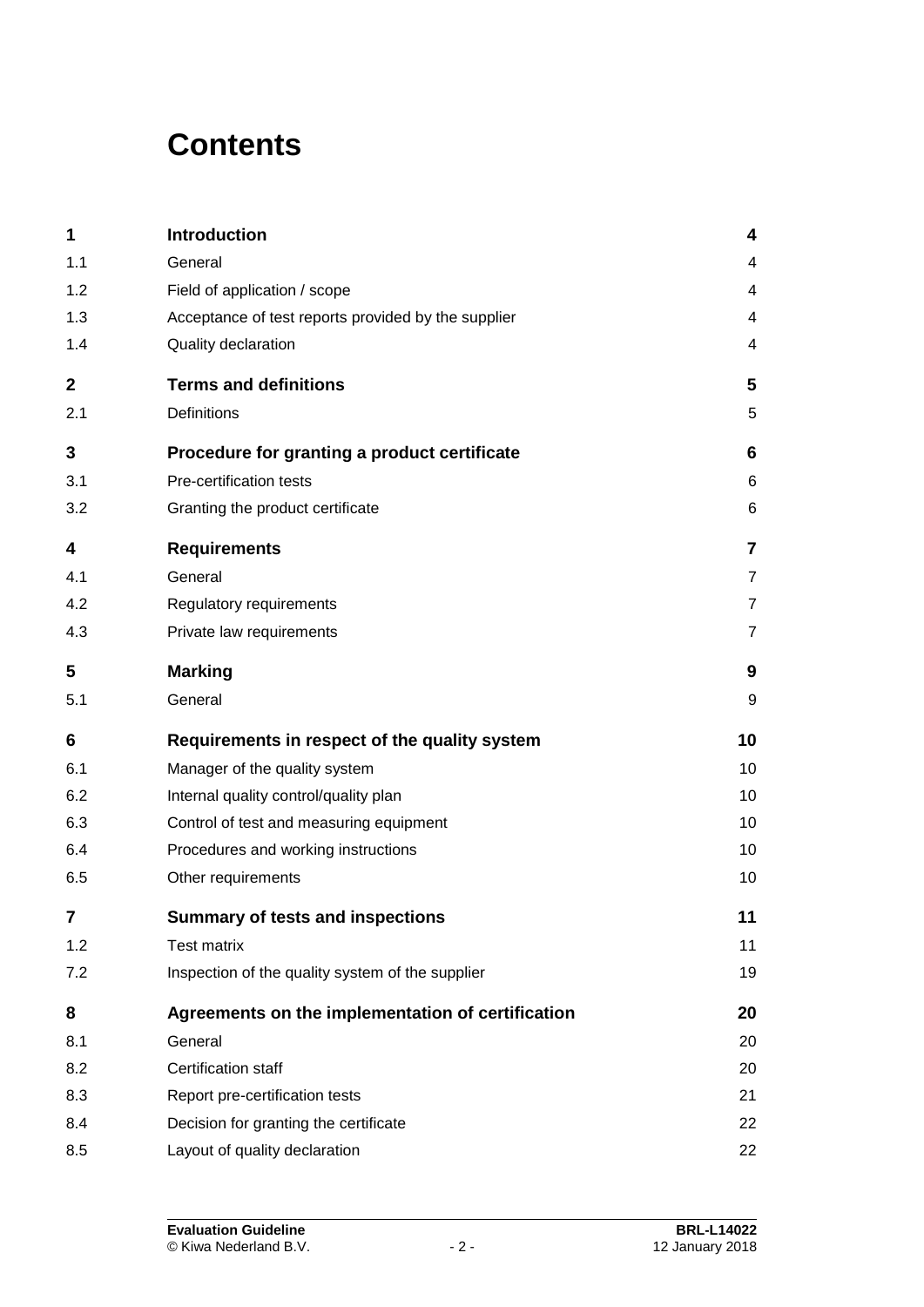| 8.6          | Nature and frequency of third party audits | 22 |
|--------------|--------------------------------------------|----|
| 8.7          | Report to the Board of Experts             | 22 |
| 8.8          | Non conformities                           | 23 |
| 8.9          | Interpretation of requirements             | 23 |
| 9            | <b>Titles of standards</b>                 | 24 |
| 9.1          | Public law rules                           | 24 |
|              | <b>Model certificate (informative)</b>     | 25 |
| $\mathbf{I}$ | <b>Model IQC-scheme (informative)</b>      | 26 |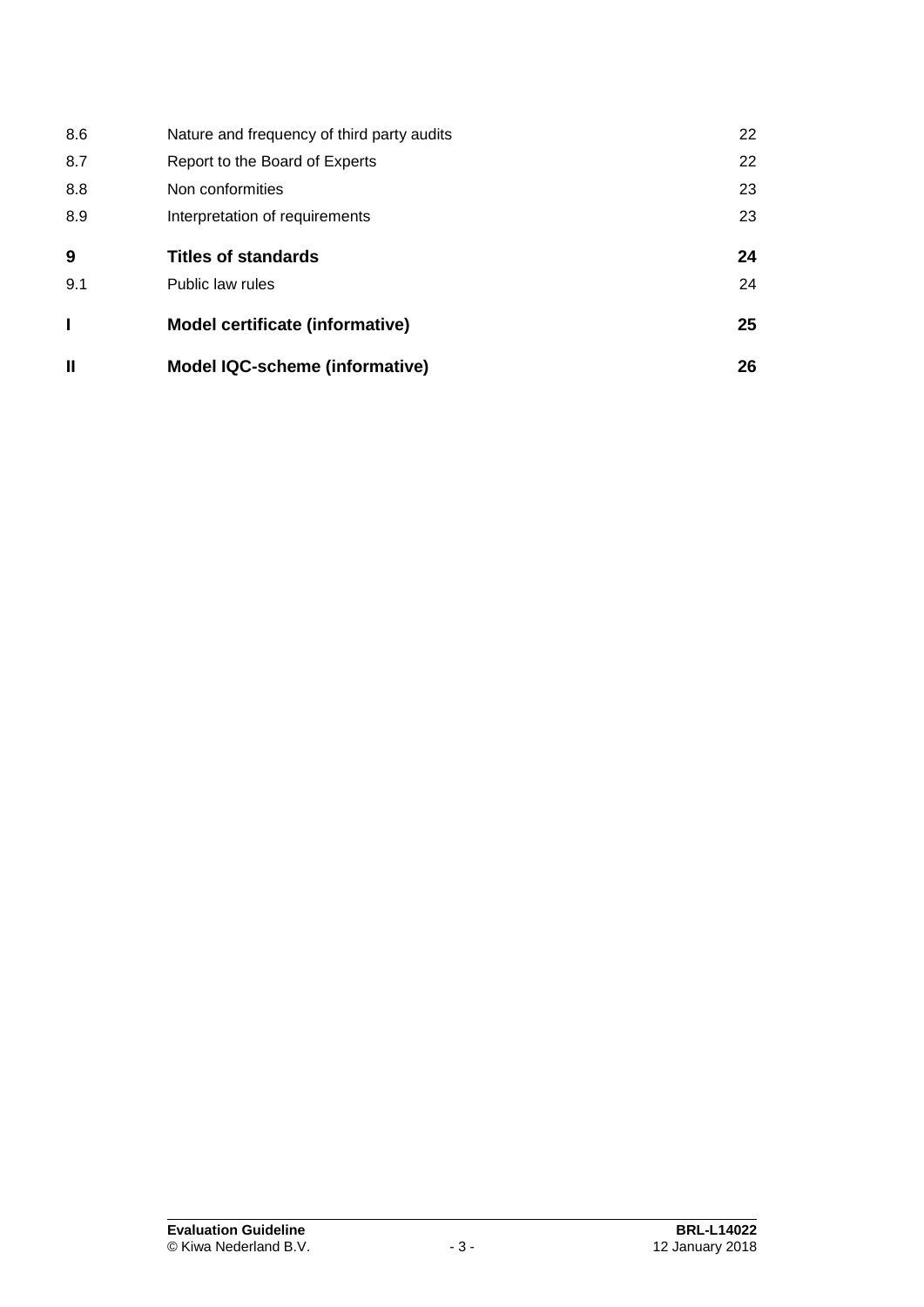## **1 Introduction**

#### **1.1 General**

This evaluation guideline includes all relevant requirements which are adhered to by Kiwa as the basis for the issue and maintenance of a certificate for products used for equipment for conditioning drinking water and/or hot tap water.

For the performance of its certification work, Kiwa is bound to the requirements as included in NEN-EN-ISO/IEC 17065 "Conformity assessment - Requirements for bodies certifying products, processes and services".

### **1.2 Field of application / scope**

The products are intended to be used in drinking water and hot tap water installations with a maximum working pressure of 1 MPa

The products in this BRL may not be used in the context of legionella prevention as described in the Drinkwaterbesluit.

#### **1.3 Acceptance of test reports provided by the supplier**

If the supplier provides reports from test institutions or laboratories to prove that the products meet the requirements of this evaluation guideline, the supplier shall prove that these reports have been drawn up by an institution that complies with the applicable accreditation standards, namely:

- NEN-EN-ISO/IEC 17020 for inspection bodies;
- NEN-EN-ISO/IEC 17021 for certification bodies certifying systems;
- NEN-EN-ISO/IEC 17024 for certification bodies certifying persons:
- NEN-EN-ISO/IEC 17025 for laboratories;
- NEN-EN-ISO/IEC 17065 for certification bodies certifying products.

#### **Remark:**

This requirement is considered to be fulfilled when a certificate of accreditation can be shown, issued either by the Board of Accreditation (RvA) or by one of the institutions with which an agreement of mutual acceptance has been concluded by the RvA. The accreditation shall refer to the examinations as required in this evaluation guideline. When no certificate of accreditation can be shown, Kiwa shall verify whether the accreditation standard is fulfilled.

#### **1.4 Quality declaration**

The quality declaration to be issued by Kiwa is described as a Kiwa product certificate.

A model of the certificate to be issued on the basis of this evaluation guideline has been included for information as Annex.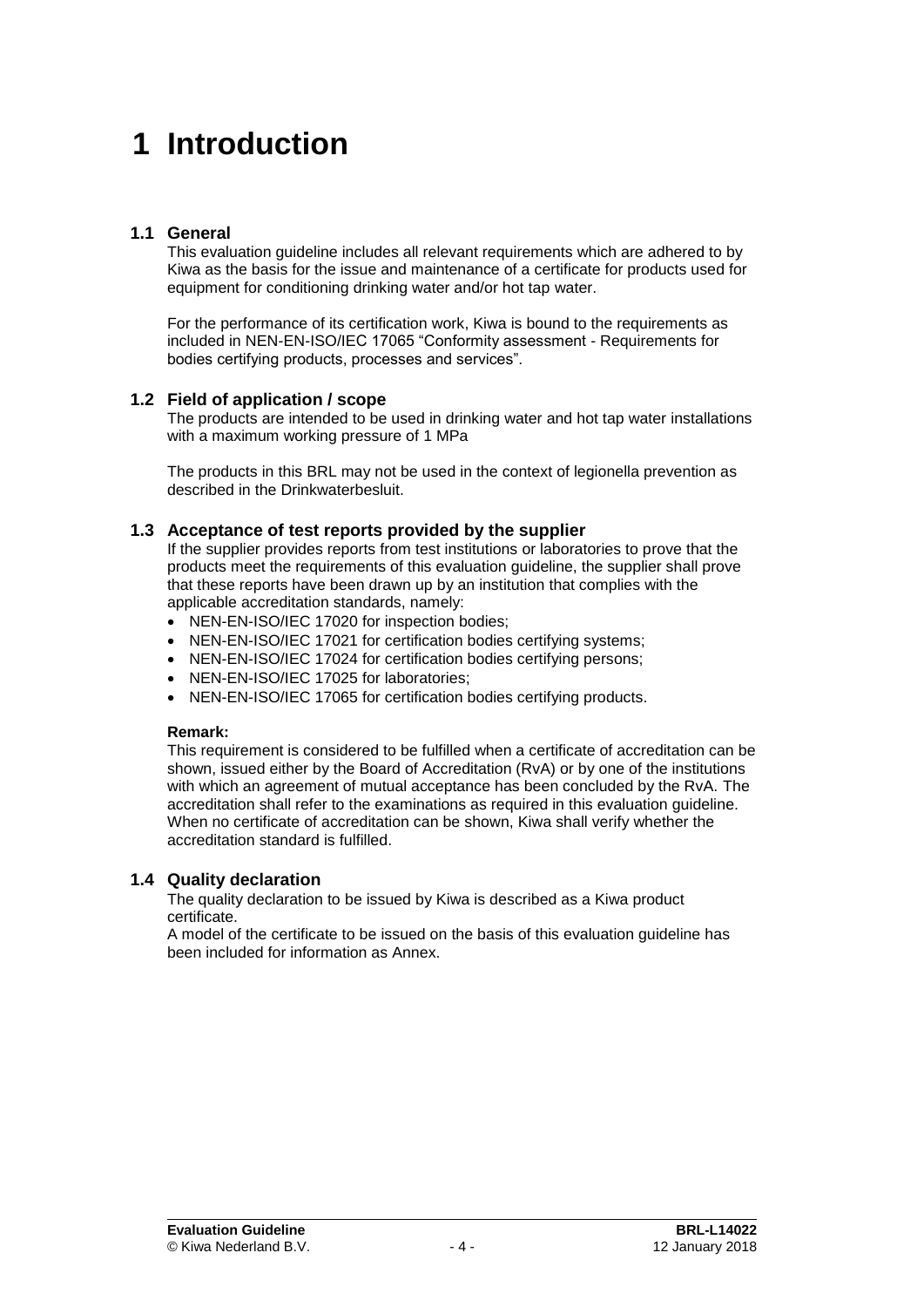## **2 Terms and definitions**

### **2.1 Definitions**

In this evaluation guideline, the following terms and definitions apply:

- **Board of Experts**: the Board of Experts Watercycle (CWK).
- **Certification mark**: a protected trademark of which the authorization of the use is granted by Kiwa, to the supplier whose products can be considered to comply on delivery with the applicable requirements and possibly with quality information on the application of the product is added by a specially designed label which is based on the result , as stated in the report issued by Kiwa on the inspection of the prototype
- **Drinking water:** water intended or partly intended for drinking, cooking or food preparation or other domestic purposes, but does not include hot water, and is made available by pipeline to consumers or other customers.
- **Drinking water installation:** an installation direct or in-direct connected to the public drinking water distribution network of a drinking water company (source Dutch drinking water act);
- **Drinking water treatment:** adding or subtracting substances to drinking water and/or hot tap water to change the composition and/or properties of the tap water;
- **Drinking water conditioning device:** device with which the conditioning of the drinking water and/or hot tap water takes place;
- **Evaluation Guideline (BRL)**: the agreements made within the Board of Experts on the subject of certification.
- **Hot tap water:** water intended or partly intended for drinking, cooking or food preparation or other domestic purposes, which is heated before it is made available for those applications.
- **Installation:** configuration consisting the pipe work, fittings and appliances;
- **Inspection tests**: tests carried out after the certificate has been granted in order to ascertain whether the certified products continue to meet the requirements recorded in the evaluation guideline.
- **IQC scheme (IQCS):** a description of the quality inspections carried out by the supplier as part of his quality system.
- **Pre-certification tests**: tests in order to ascertain that all the requirements recorded in the evaluation guideline are met.
- **Private Label Certificate:** A certificate that only pertains to products that are also included in the certificate of a supplier that has been certified by Kiwa, the only difference being that the products and product information of the private label holder bear a brand name that belongs to the private label holder.
- **Product certificate:** a document in which Kiwa declares that a product may, on delivery, be deemed to comply with the product specification recorded in the product certificate.
- **Product requirements**: requirements made specific by means of measures or figures, focussing on (identifiable) characteristics of products and containing a limiting value to be achieved, which can be calculated or measured in an unequivocal manner.
- **Supplier:** the party that is responsible for ensuring that the products meet and continue to meet the requirements on which the certification is based.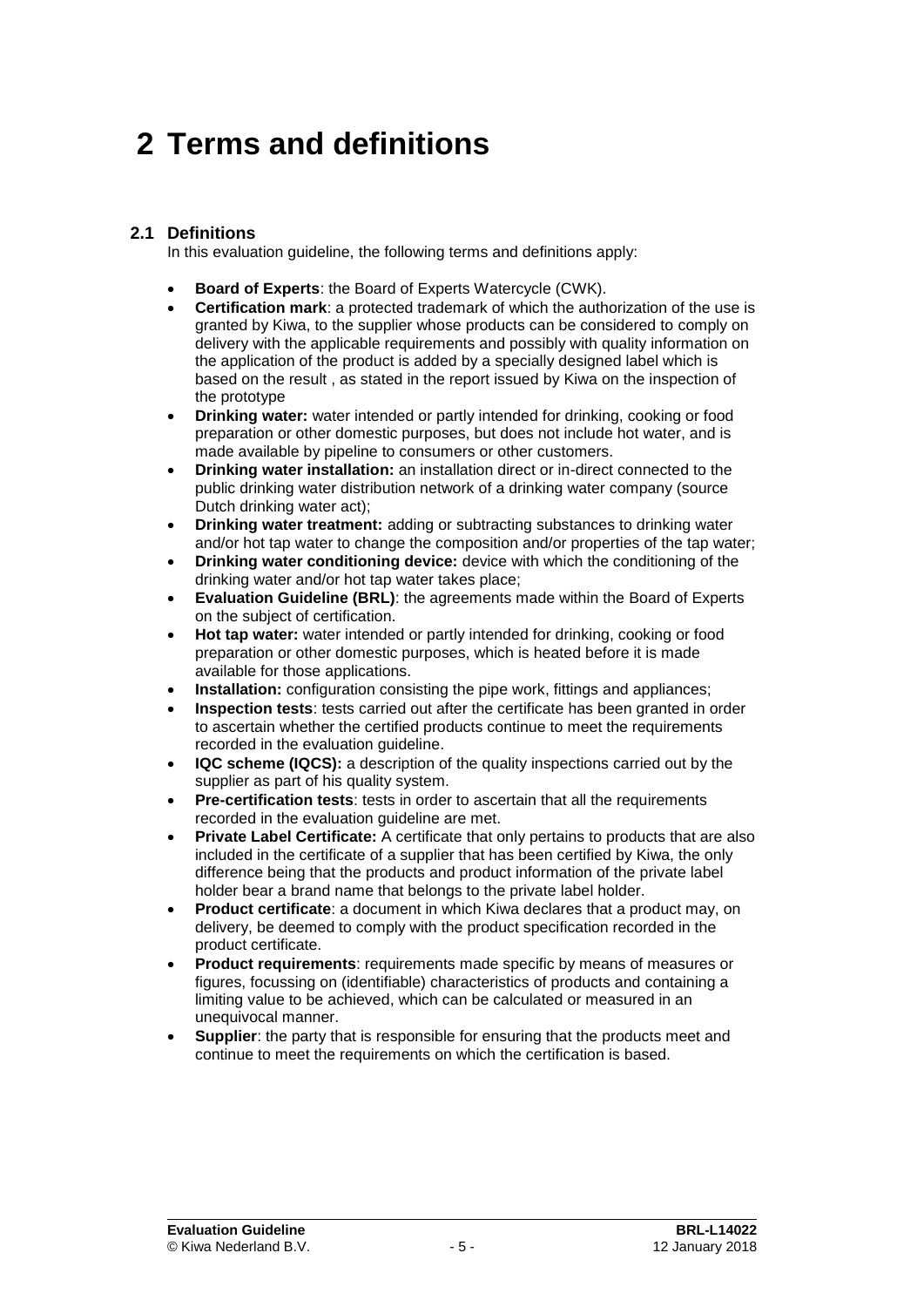## **3 Procedure for granting a product certificate**

### **3.1 Pre-certification tests**

The pre-certification tests to be performed are based on the (product) requirements as contained in this evaluation guideline, including the test methods, and comprises the following:

- type testing to determine whether the products comply with the product and/or functional requirements;
- production process assessment;
- assessment of the quality system and the IQC-scheme;
- assessment on the presence and functioning of the remaining procedures.

## **3.2 Granting the product certificate**

After finishing the pre-certification tests, the results are presented to the Decision maker (see [8.2\)](#page-20-0) deciding on granting the certificate. This person evaluates the results and decides whether the certificate can be granted or if additional data and/or tests are necessary.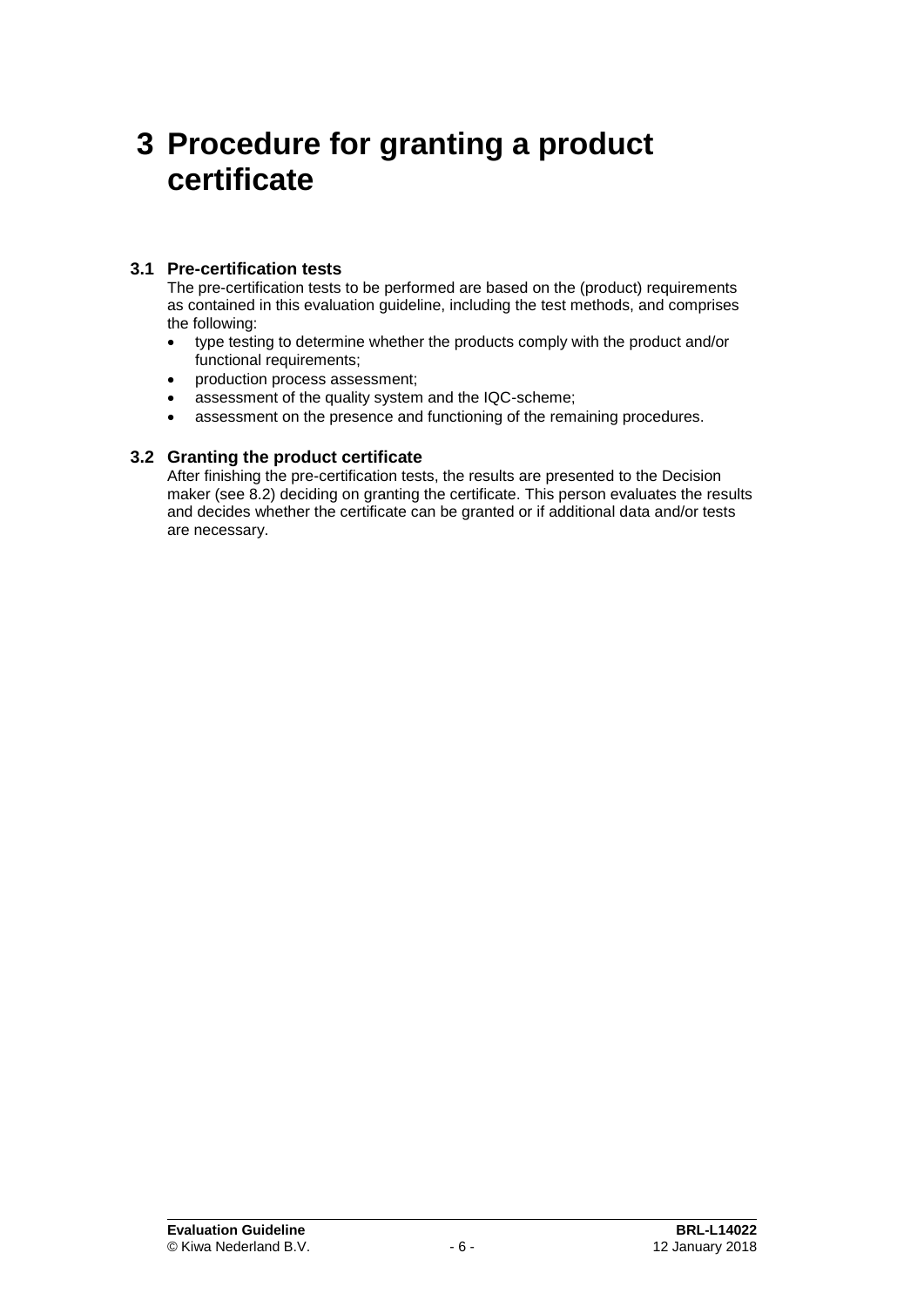## **4 Requirements**

### **4.1 General**

This chapter contains the requirements that equipment for conditioning drinking water and/or hot tap water have to fulfil.

### **4.2 Regulatory requirements**

#### *4.2.1 Requirements to avoid deterioration of the quality of drinking water* The requirements in this chapter are public law requirements.

To prevent harmful effects on the quality of drinking water, the following government imposed provisions apply.

Products and materials which (may) come into contact with drinking water or warm tap water, shall not release substances in quantities which can be harmful to the health of the consumer, or negatively affect the quality of the drinking water. Therefore, the products or materials shall meet toxicological, microbiological and organoleptic requirements as laid down in the currently applicable "Ministerial Regulation materials and chemicals drinking water and warm tap water supply", (published in the Government Gazette). Consequently, the procedure for obtaining a recognised quality declaration, as specified in the currently effective Regulation, has to be concluded with positive results.

Products and materials with a quality declaration<sup>1</sup>, e.g. issued by a foreign certification institute, are allowed to be used in the Netherlands, provided that the Minister has declared this quality declaration equivalent to the quality declaration as meant in the Regulation.

### **4.3 Private law requirements**

#### *4.3.1 Product requirements*

The requirements of the product and assessment methods are specified in the following standards, with the exception of those items which are given in 4.3.2:

| <b>Nummer</b>       | Titel                                                              |
|---------------------|--------------------------------------------------------------------|
| NEN-EN 13443-1 + A1 | Water conditioning equipment inside buildings - Mechanical         |
|                     | filters - Part 1: Particle rating 80um to 150um - Requirements     |
|                     | for performances, safety and testing                               |
| NEN-EN 13443-2 + A1 | Water conditioning equipment inside buildings - Mechanical         |
|                     | filters - Part 2: Particle rating $1 \mu m$ less than $80 \mu m$ - |
|                     | Requirements for performance, safety and testing                   |
| <b>NEN-EN 14095</b> | Water conditioning equipment inside buildings - Electrolytic       |
|                     | treatment systems with aluminium anodes - Requirements for         |
|                     | performance, safety and testing                                    |
| NEN-EN 14652 + A1   | Water conditioning equipment inside buildings - Membrane           |
|                     | separation devices - Requirements for performance, safety          |
|                     | and testing                                                        |

<sup>1</sup> A quality declaration issued by an independent certification institute in another member state of the European Community or another state party to the agreement to the European Economic Area, is equivalent to a recognized quality declaration, to the extent that, to the judgment of the Minister of the first mentioned quality declaration, is fulfilled the at least equivalent requirements as meant in the Regulation materials and chemicals drinking water- and warm tap water supply.

l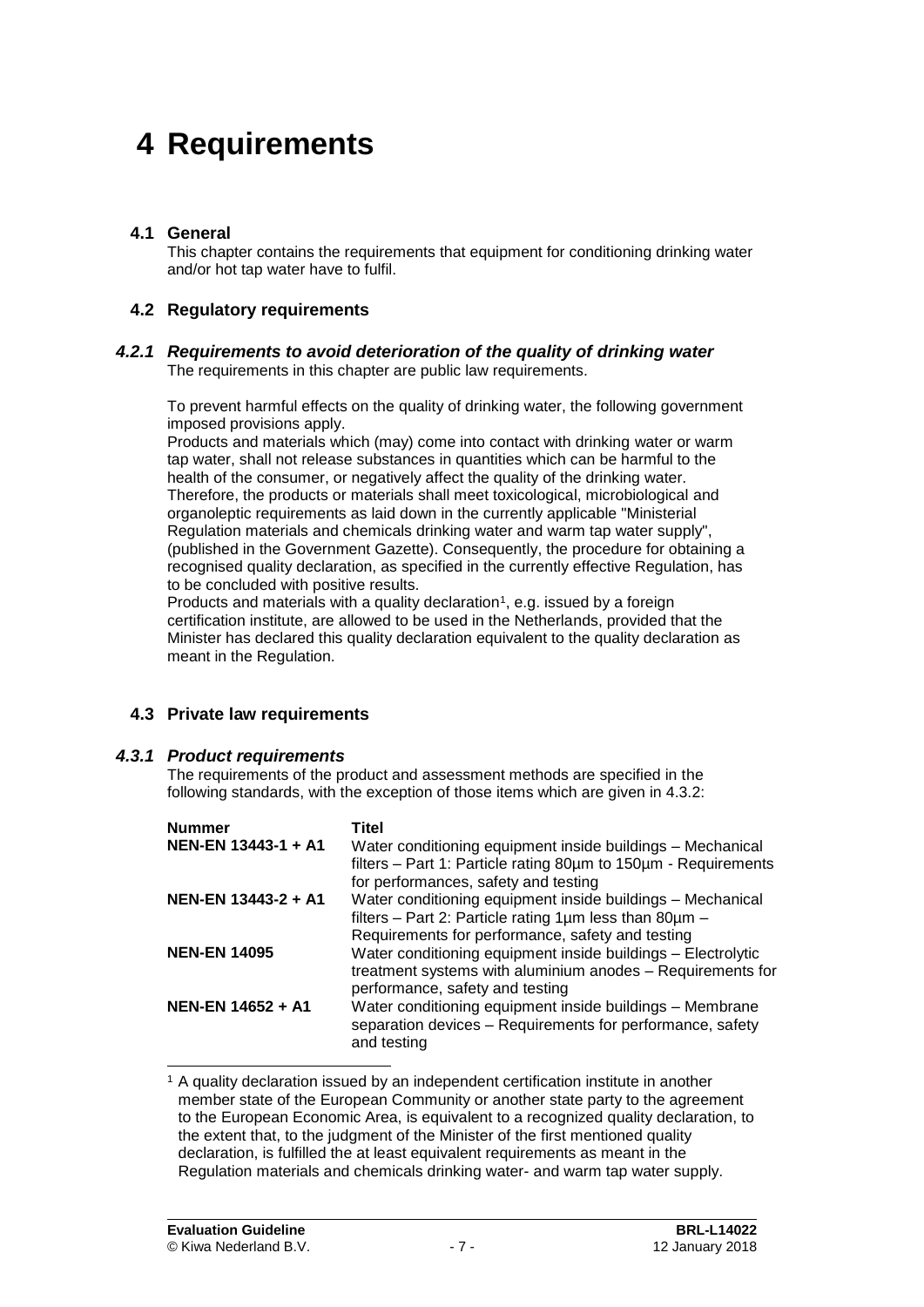| NEN-EN 14743 + A1 | Water conditioning equipment inside buildings - Softeners -<br>Requirements for performance, safety and testing                                                  |
|-------------------|------------------------------------------------------------------------------------------------------------------------------------------------------------------|
| NEN-EN 14812 + A1 | Water conditioning equipment inside buildings - Chemical<br>dosing systems - Pre-set dosing systems - Requirements for<br>performance, safety and testing        |
| NEN-EN 14897 + A1 | Water conditioning equipment inside buildings -Devices using<br>mercury low-pressure ultraviolet radiators - Requirements for<br>performance, safety and testing |
| NEN-EN 14898 + A1 | Water conditioning equipment inside buildings - Active media<br>filters - Requirements for performance, safety and testing                                       |

## *4.3.2 Additional requirements*

In addition to the requirements listed under 4.3.1, the following applies:

#### *4.3.2.1 Hygienic treatment of products in contact with drinking water*

The supplier must have a procedure in place that protects the products in such way, that the hygiene is ensured during storage and transport.

In addition, the supplier shall inform the customer about the handling of products delivered under the certificate, which come into contact with drinking water and warm tap water, from arriving at the construction site through to the realization and commissioning. The primary reason for providing this the information is to contribute to the awareness of the importance of hygienic work as a 'prevention measure'.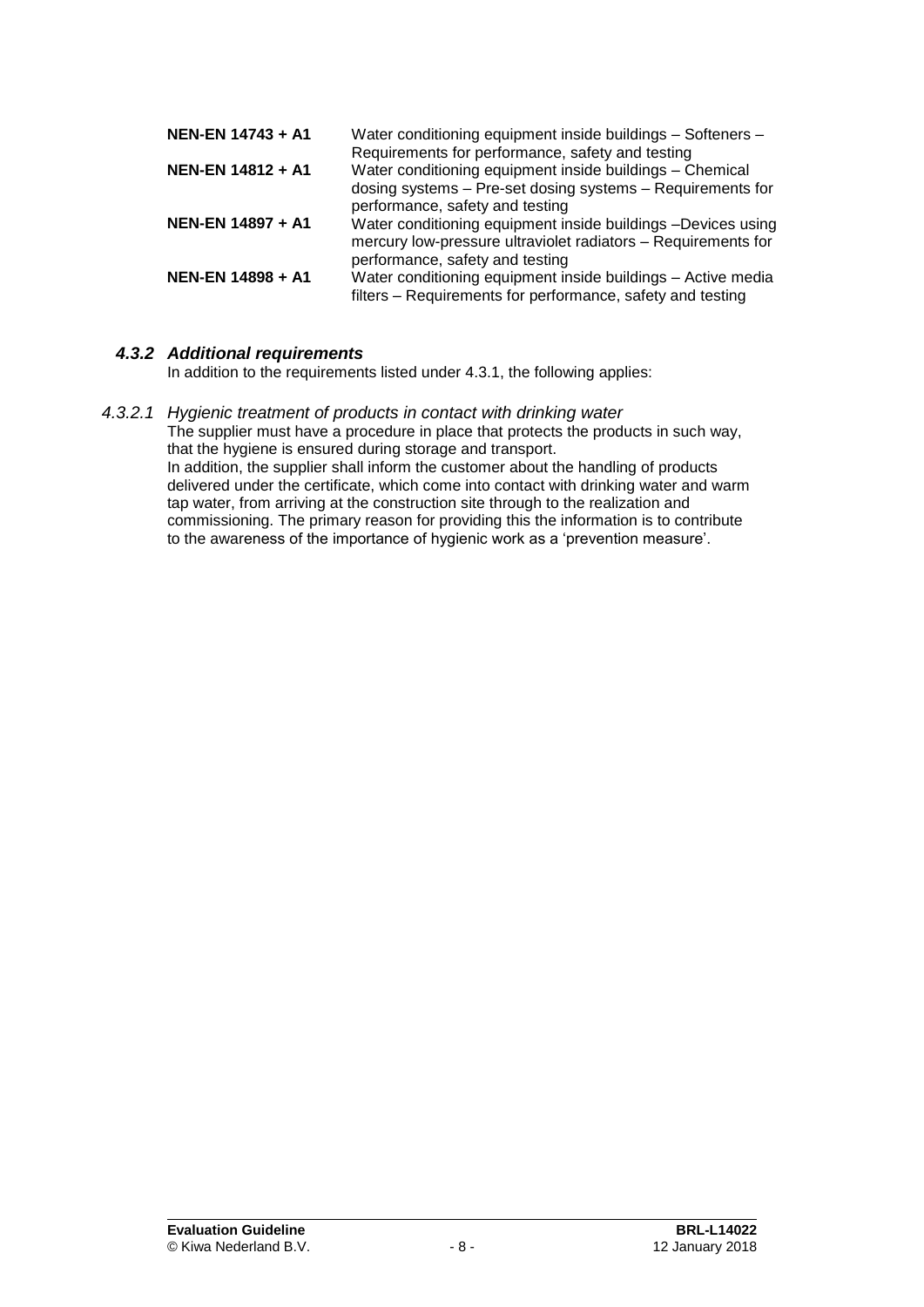## **5 Marking**

## **5.1 General**

The products shall have to be marked with following indelible marks and indications:

NEN-EN 13443-1 + A1, article 9.2 en 9.3 NEN-EN 13443-2 + A1, article 8.2 en 8.3 NEN-EN 14095, NEN-EN 14652 + A1, article 8.2 NEN-EN 14743 + A1, article 5.1 en 5.2 NEN-EN 14812 + A1, article 7.1 en 7.2 NEN-EN 14897 + A1, article 4.6 en appendix E NEN-EN 14898 + A1, article 7.2 en 7.3

## **1.1 Certification mark**

After concluding a Kiwa certification agreement, the certified products shall, beside the marks indicated in the respective standards, be indelible marked with the word mark.

The products designed to come into direct contact with drinking products:

The Kiwa Water Mark "KIWA  $\mathbb{S}$ .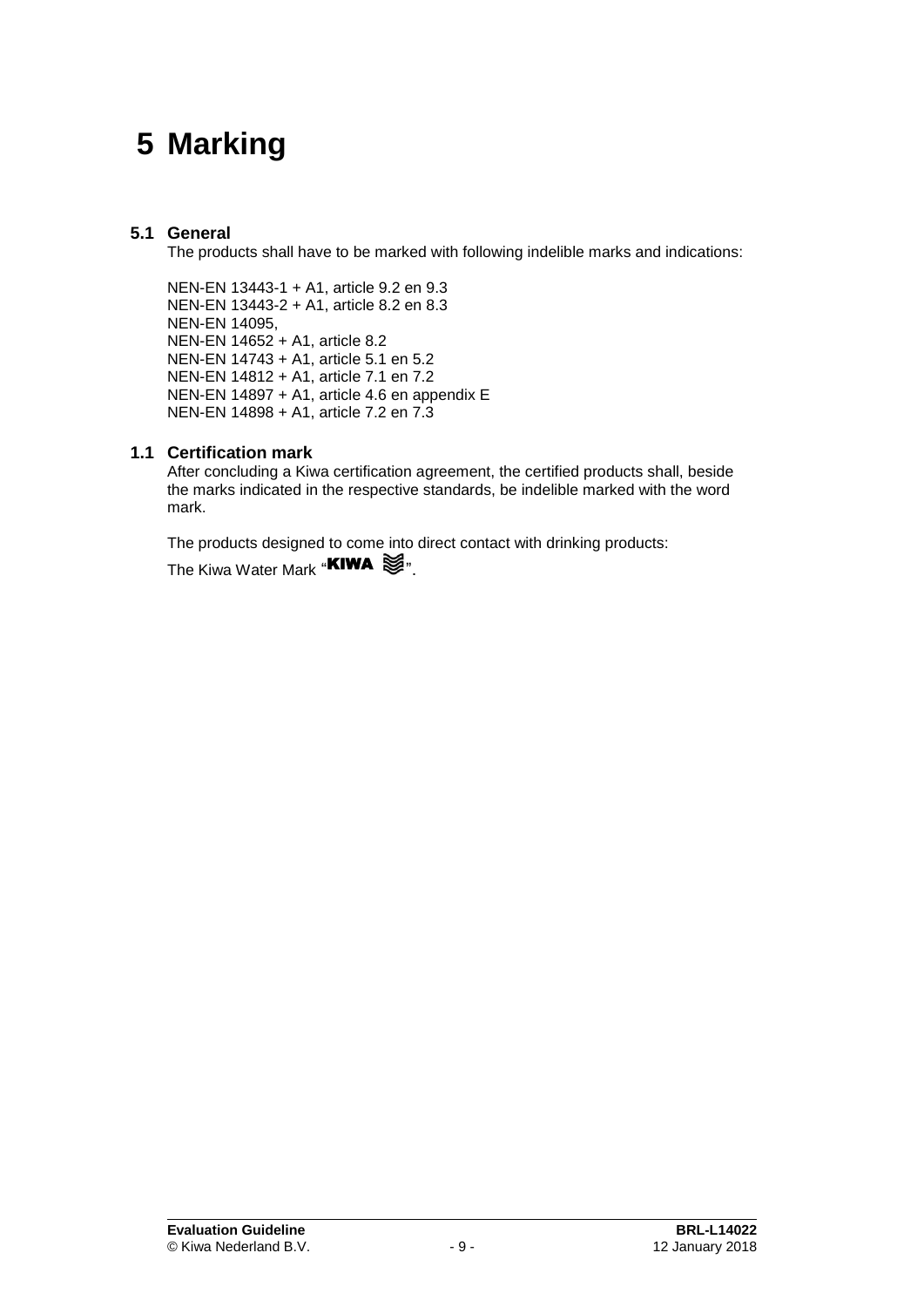## **6 Requirements in respect of the quality system**

This chapter contains the requirements which have to be met by the supplier's quality system.

#### **6.1 Manager of the quality system**

Within the supplier's organizational structure, an employee who will be in charge of managing the supplier's quality system must have been appointed.

#### **6.2 Internal quality control/quality plan**

The supplier shall have an internal quality control scheme (IQC scheme) which is applied by him.

The following must be demonstrably recorded in this IQC scheme:

- which aspects are checked by the supplier;
- according to what methods such inspections are carried out;
- how often these inspections are carried out;
- in what way the inspection results are recorded and kept.

This IQC scheme should at least be an equivalent derivative of the model IQC scheme as shown in the Annex.

#### **6.3 Control of test and measuring equipment**

The supplier shall verify the availability of necessary test and measuring equipment for demonstrating product conformity with the requirements in this evaluation guideline.

When required the equipment shall be kept calibrated ( e.g recalibration at interval). The status of actual calibration of each equipment shall be demonstrated by traceability through an unique ID.

The supplier must keep records of the calibration results.

The supplier shall review the validity of measuring data when it is established at calibration that the equipment is not suitable anymore.

#### **6.4 Procedures and working instructions**

The supplier shall be able to submit the following:

- procedures for:
	- $\circ$  dealing with products showing deviations;
	- o corrective actions to be taken if non-conformities are found;
	- odealing with complaints about products and/or services delivered;
- the working instructions and inspection forms used.

#### **6.5 Other requirements**

The supplier shall be able to submit the following:

- the organisation's organogram;
- qualification requirements of the personnel concerned.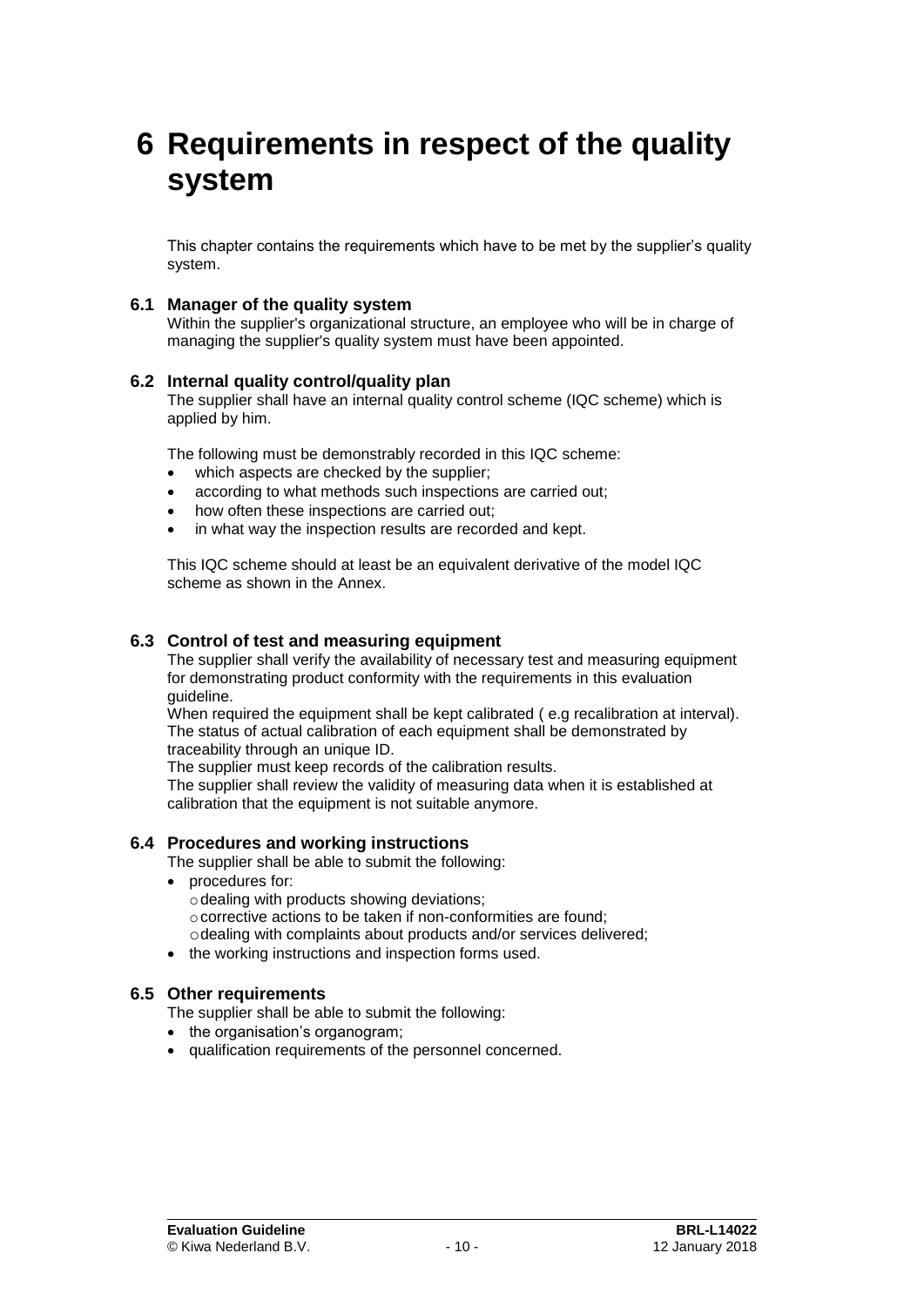## **7 Summary of tests and inspections**

This chapter contains a summary of the following tests and inspections to be carried out in the event of certification:

- **pre-certification tests:** tests in order to ascertain that all the requirements recorded in the evaluation guideline are met;
- **inspection test: tests** carried out after the certificate has been granted in order to ascertain whether the certified products continue to meet the requirements recorded in the evaluation guideline;
- **inspection of the quality system of the supplier:** monitoring compliance of the IQC scheme and procedures.

#### **1.2 Test matrix**

|                                                                         | <b>Artikel BRL</b> | Tests within the scope of     |                   |
|-------------------------------------------------------------------------|--------------------|-------------------------------|-------------------|
| <b>Description of requirements</b>                                      |                    | <b>Pre-certification</b>      | Inspection a), b) |
|                                                                         |                    |                               |                   |
|                                                                         |                    |                               |                   |
| <b>Product requirements</b>                                             |                    |                               |                   |
| Requirements to avoid deterioration of<br>the quality of drinking water | 4.2.1              | X                             | X                 |
| Hygienic treatment of products in contact<br>with drinking water        | 4.3.2.1            | X                             | X                 |
| <b>Certification mark</b>                                               |                    |                               |                   |
| General                                                                 | 5.1                | X                             | X                 |
| Certification mark                                                      | 5.2                | X                             | X                 |
| <b>Product requirements</b>                                             |                    |                               |                   |
| <b>Requirements as stated in NEN-EN</b><br>$14652 + A1$                 |                    |                               |                   |
| Classification                                                          | $\overline{4}$     | $\mathsf{X}$                  | $\mathsf{X}$      |
| <b>Materials</b>                                                        |                    | We refer to BRL-K14022, 4.2.1 |                   |
| Resistance to temperature                                               | 6.3                | X                             |                   |
| Resistance to hydrostatic pressure                                      | 6.4                | X                             | X                 |
| Resistance to cyclic pressure                                           | 6.5                | X                             |                   |
| Backflow prevention                                                     | 6.6                | X                             | X                 |
| Electrical safety                                                       | 6.7                | X                             | X                 |
| Noise level                                                             | 6.8                | X                             |                   |
| Air vent                                                                | 6.9                | X                             | X                 |
| End connections                                                         | 6.10               | X                             | X                 |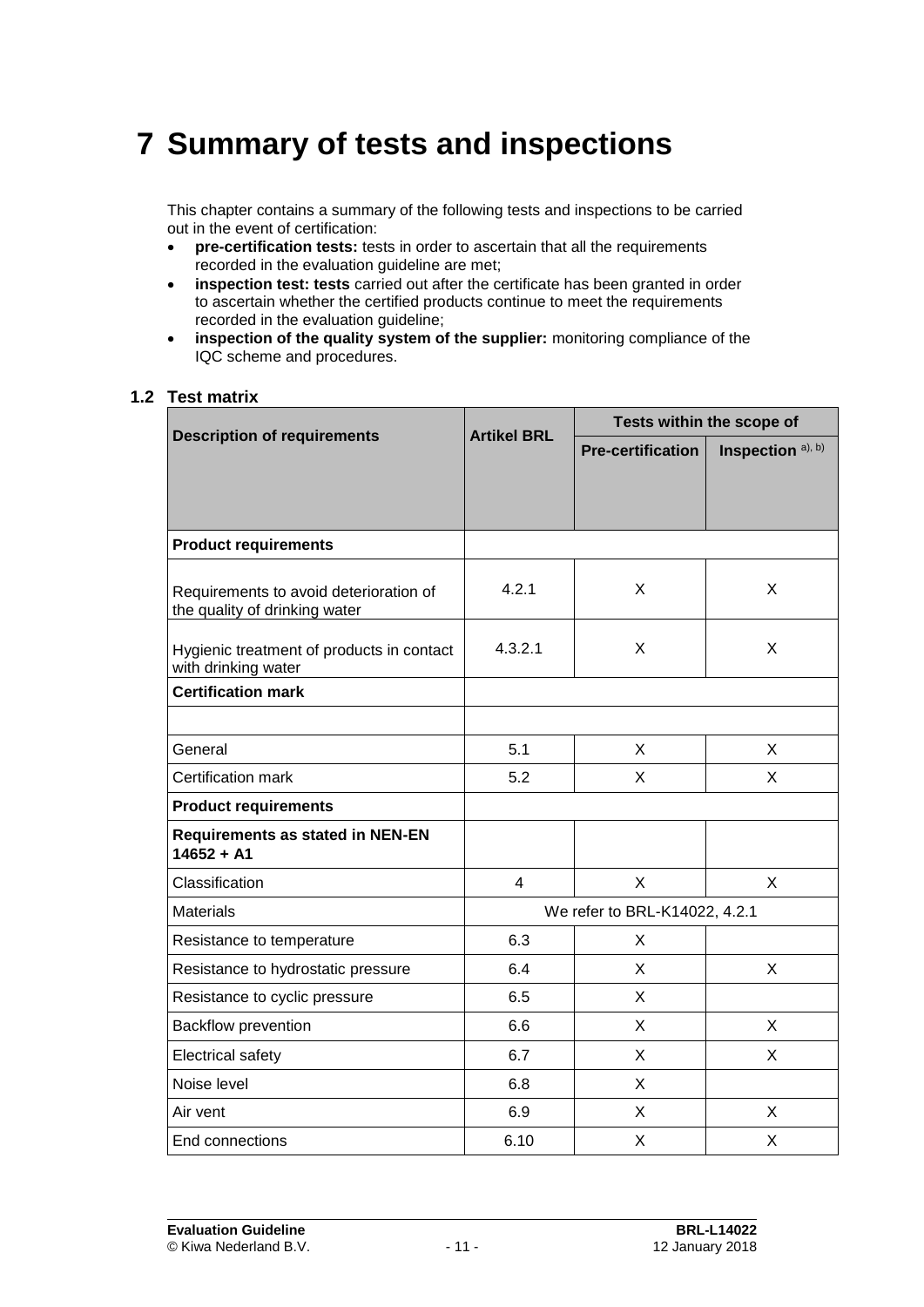|                                                                                                                 | <b>Artikel BRL</b> | Tests within the scope of |                   |
|-----------------------------------------------------------------------------------------------------------------|--------------------|---------------------------|-------------------|
| <b>Description of requirements</b>                                                                              |                    | <b>Pre-certification</b>  | Inspection a), b) |
|                                                                                                                 |                    |                           |                   |
|                                                                                                                 |                    |                           |                   |
| Drain connection                                                                                                | 6.11               | X                         | X                 |
| Component replacement                                                                                           | 6.12               | X                         |                   |
| Back-washable modules                                                                                           | 6.13               | X                         | X                 |
| <b>Performance requirements</b>                                                                                 | $\overline{7}$     |                           |                   |
| General                                                                                                         | 7.1                | X                         |                   |
| Hydraulic performance (applicable to MF,<br>UF)                                                                 | 7.2                | X                         | X                 |
| <b>Mechanical performance</b>                                                                                   | 7.3                |                           |                   |
| Housing resistance to static pressure                                                                           | 7.3.1              | X                         | X                 |
| Cyclic pressure test of housing                                                                                 | 7.3.2              | X                         |                   |
| Module resistance to differential pressure<br>(collapse pressure)                                               | 7.3.3              | X                         |                   |
| Module cyclic differential pressure<br>resistance applicable to MF, UF<br>membranes operating in dead-end mode) | 7.3.4              | X                         | X                 |
| <b>Functional performance</b>                                                                                   | 7.4                |                           |                   |
| Grade of filtration (particles rating)                                                                          | 7.4.1              | X                         | X                 |
| Filtration rating (applicable to MF)                                                                            | 7.4.1.2            | X.                        | X                 |
| Organic molecule rejection-molecular<br>cut-off                                                                 | 7.4.1.3            | X                         | X                 |
| Salinity rejection rate (applicable to NF<br>and RO)                                                            | 7.4.1.4            | X                         | X                 |
| Recovery rate (daily production<br>rate)(applicable to MF, UF, NF, RO<br>operating in cross-flow mode)          | 7.4.2              | X                         |                   |
| Daily production                                                                                                | 7.4.3              | X                         |                   |
| Instruction and information                                                                                     | 8                  |                           |                   |
| Installation, operation and maintenance<br>instructions - Instruction manual                                    | 8.1                | X                         | X                 |
| Installation, operation and maintenance                                                                         | Annex D            | X                         | X                 |
| Marking and date plate                                                                                          | 8.2                | X.                        | X                 |
| Performance date sheet                                                                                          | 8.3                | X                         | X                 |
|                                                                                                                 |                    |                           |                   |
| <b>Requirements as stated in NEN-EN</b><br>$13443 - 1 + A1$                                                     |                    |                           |                   |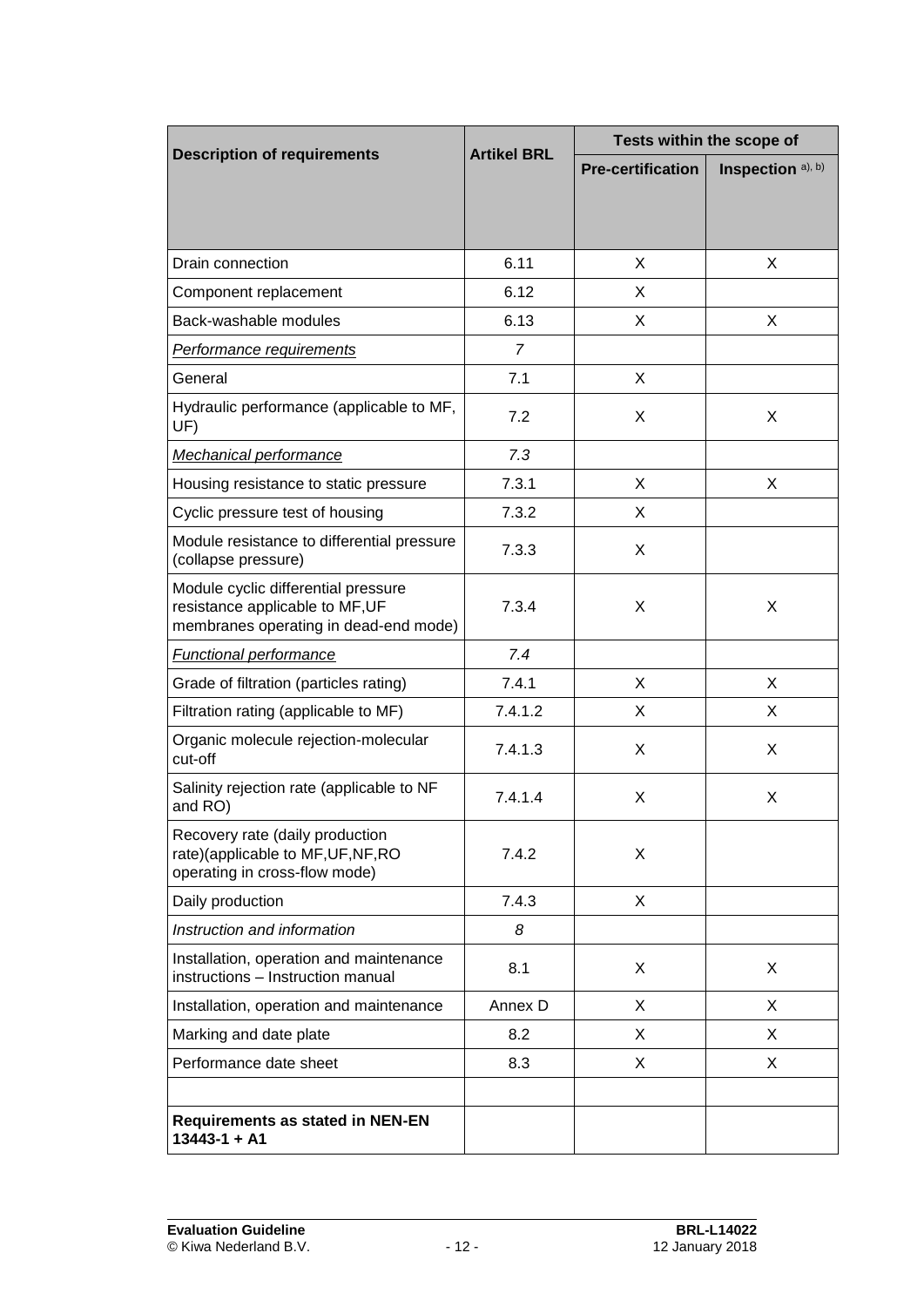|                                                             | <b>Artikel BRL</b> | Tests within the scope of     |                   |
|-------------------------------------------------------------|--------------------|-------------------------------|-------------------|
| <b>Description of requirements</b>                          |                    | <b>Pre-certification</b>      | Inspection a), b) |
|                                                             |                    |                               |                   |
|                                                             |                    |                               |                   |
| Classification                                              | 4                  |                               |                   |
| Principle                                                   | 4.1                | X                             | X                 |
| <b>End Connection</b>                                       | 4.3                | X                             | X                 |
| Filter type                                                 | 4.4                | X                             | X                 |
| Nominal pressure                                            | 4.5                | X                             | X                 |
| Materials (chemical and hygienic<br>behaviour of materials) |                    | We refer to BRL-K14022, 4.2.1 |                   |
| General design requirements                                 | 6                  |                               |                   |
| <b>Backwashable filters</b>                                 | 6.1                | X                             |                   |
| Single-use filters                                          | 6.2                | X                             |                   |
| Thermal stability                                           | 6.3                | X                             |                   |
| Performances requirements                                   | $\overline{7}$     | X                             |                   |
| Bending strength of the body                                | 7.1                | X                             |                   |
| Pressure strength of the filter housing                     | 7.2                | X                             | X                 |
| Pressure strength of the filter element                     | 7.3                | X                             | X                 |
| Dynamic pressure test                                       | 7.4                | X                             |                   |
| Pressure drop                                               | 7.5                | X                             |                   |
| Filter surface velocity                                     | 7.6                | X                             |                   |
| Filter rating                                               | 7.7                | X                             | X                 |
| Technical documents, labelling and<br>marking               | 9                  |                               |                   |
| Technical documentation                                     | 9.1                | X                             | X                 |
| Installation and maintance                                  | Annex B            | X                             | X                 |
| Marking                                                     | 9.2                | X                             | X                 |
| Labelling                                                   | 9.3                |                               |                   |
| <b>Filters</b>                                              | 9.3.1              | X                             | X                 |
| Filter elements                                             | 9.3.2              | X                             | X                 |
|                                                             |                    |                               |                   |
| Eisen genoemd in NEN-EN 13443-2 +<br>Α1                     |                    |                               |                   |
| Design requirements                                         | 5                  |                               |                   |
| <b>Materials</b>                                            |                    | We refer to BRL-K14022, 4.2.1 |                   |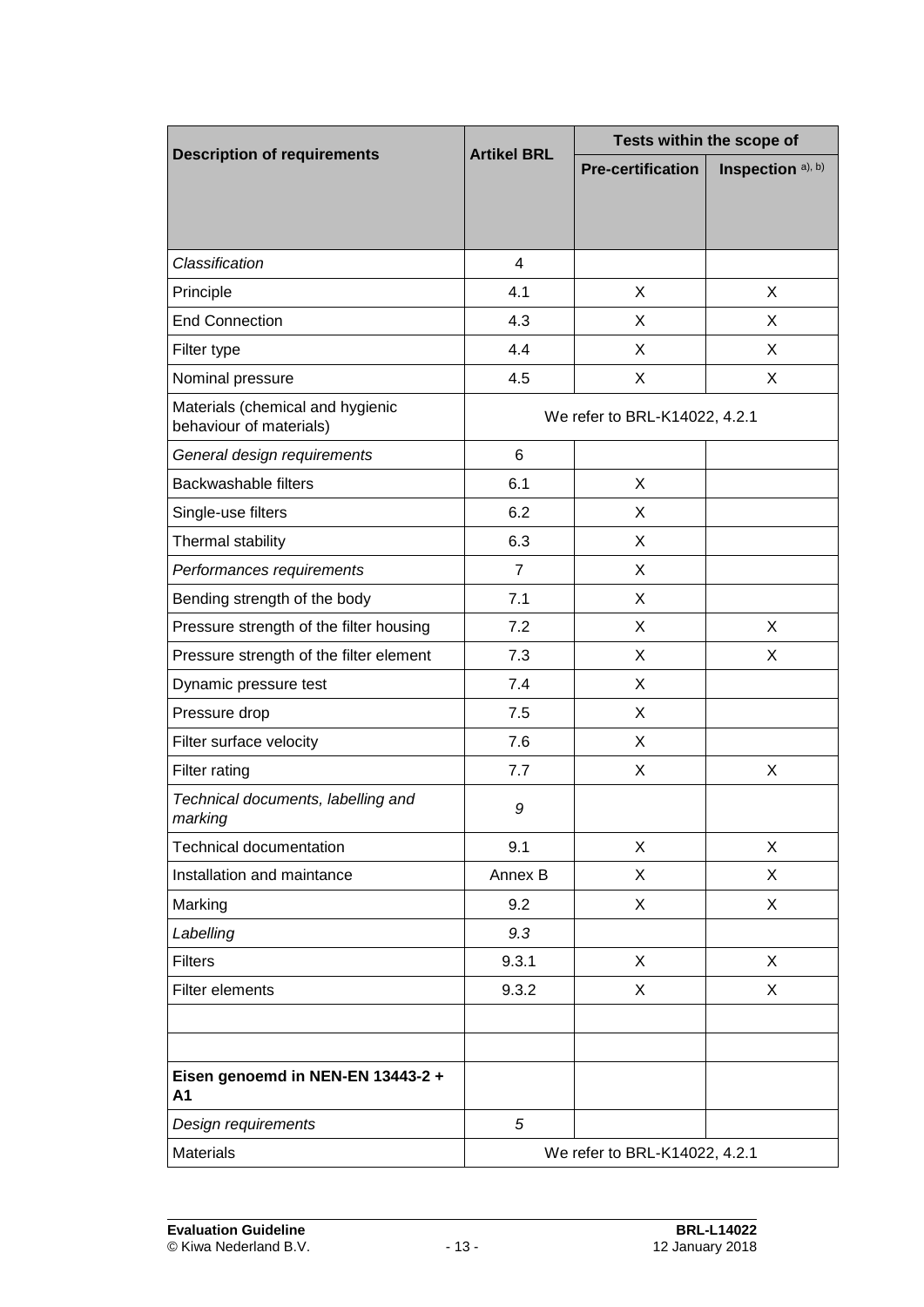|                                                      | <b>Artikel BRL</b> | Tests within the scope of |                   |  |
|------------------------------------------------------|--------------------|---------------------------|-------------------|--|
| <b>Description of requirements</b>                   |                    | <b>Pre-certification</b>  | Inspection a), b) |  |
|                                                      |                    |                           |                   |  |
|                                                      |                    |                           |                   |  |
| Filter housings                                      | 5.2                | X                         |                   |  |
| Back -washable filters                               | 5.3                | X                         |                   |  |
| Cartridge filters                                    | 5.4                | X                         |                   |  |
| Integral filters                                     | 5.5                | X                         |                   |  |
| Design temperature                                   | 5.6                | X                         |                   |  |
| Backflow prevention                                  | 5.7                | X                         | X                 |  |
| Performances requirements                            | 6                  | X                         |                   |  |
| Reference filtration rating                          | 6.1                | X                         |                   |  |
| Retention capacity                                   | 6.2                | X                         | X                 |  |
| Clean pressure drop                                  | 6.3                | X                         |                   |  |
| Maximum pressure drop                                | 6.4                | X                         |                   |  |
| Cartridge collapse pressure                          | 6.5                | X                         | X                 |  |
| Cartridge cyclic differential pressure<br>resistance | 6.6                | X                         |                   |  |
| Particle shedding                                    | 6.7                | X                         | X                 |  |
| Housing resistance to static pressure                | 6.8                | X                         | X                 |  |
| Housing resistance to cyclic pressure                | 6.9                | X                         |                   |  |
| Technical documents, labelling and<br>marking        | 8                  |                           |                   |  |
| <b>Technical documentation</b>                       | 8.1                | X                         | X                 |  |
| Marking                                              | 8.2                | х                         | X                 |  |
| Labelling                                            | 8.3                |                           |                   |  |
| Filter housing                                       | 8.3.1              | X                         | X                 |  |
| Filter element                                       | 8.3.2              | X                         | X                 |  |
| Installation, operation and maintenance              | Annex D            | X                         | X                 |  |
|                                                      |                    |                           |                   |  |
| Eisen genoemd in NEN-EN 14095                        |                    |                           |                   |  |
| Materials design and requirements                    | $\overline{4}$     |                           |                   |  |
| Dosaged of hydrated aluminium oxide                  | 4.1                | X                         | X                 |  |
| Direct current generator                             | 4.2                | X                         | X                 |  |
| Water meter                                          | 4.3                | X                         | X                 |  |
| Anodes                                               | 4.4                | X                         | X                 |  |
| Conditioning tank                                    | 4.5                | X                         | X                 |  |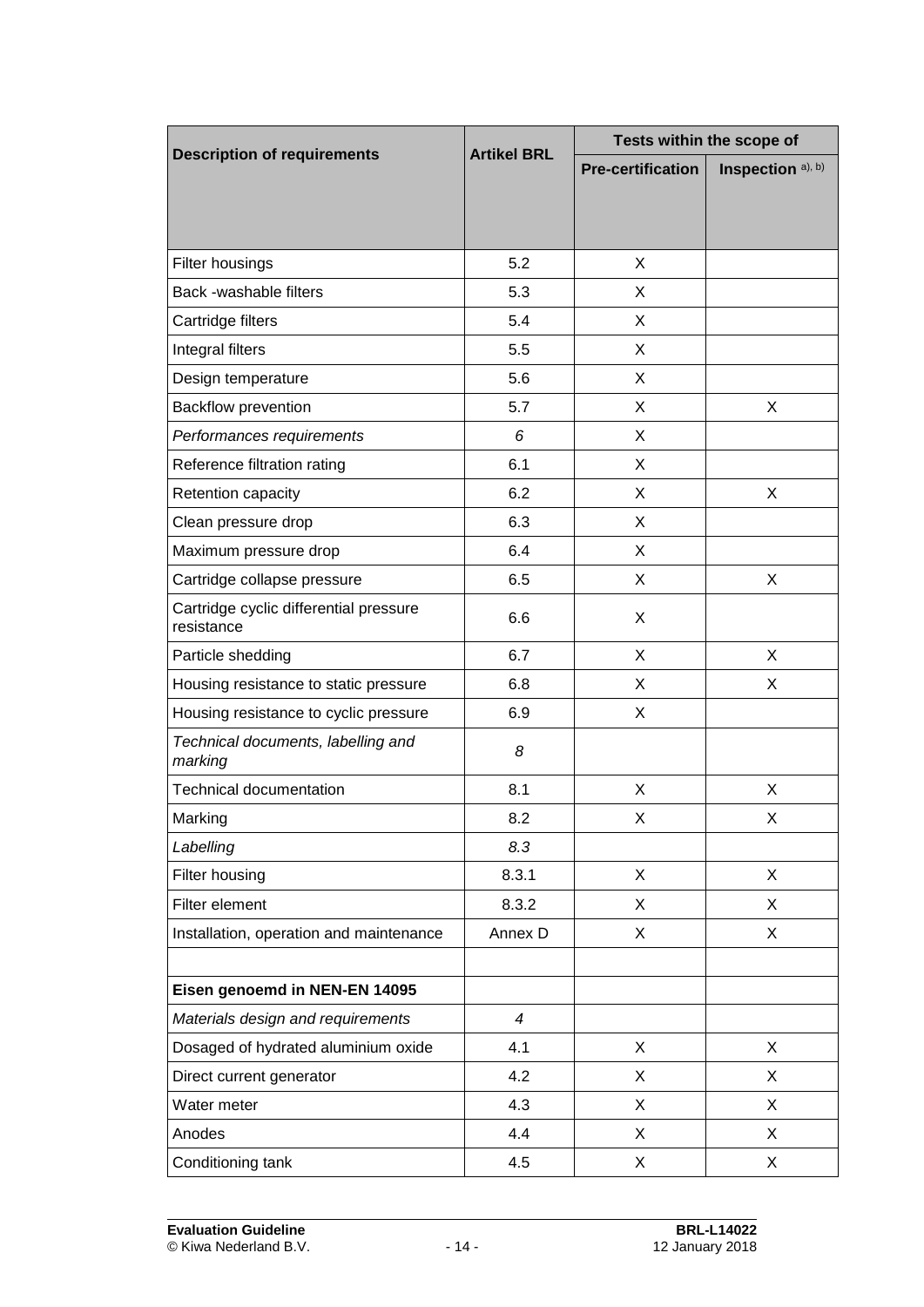|                                                          | <b>Artikel BRL</b>            | Tests within the scope of |                   |
|----------------------------------------------------------|-------------------------------|---------------------------|-------------------|
| <b>Description of requirements</b>                       |                               | <b>Pre-certification</b>  | Inspection a), b) |
|                                                          |                               |                           |                   |
|                                                          |                               |                           |                   |
| Performance requirements                                 | 5                             |                           |                   |
| DC generator                                             | 5.1                           | X                         | X                 |
| <b>Terminals</b>                                         | 5.2                           | X                         | X                 |
| Technical documents and labelling                        | $\overline{7}$                |                           |                   |
| Rating plate on the DC generator                         | 7.1                           | X                         | $\times$          |
| Owners booklet                                           | 7.2                           | X                         | $\times$          |
| Anodes                                                   | 7.3                           | X                         | X                 |
| Label                                                    | 7.4                           | X                         | X                 |
| <b>Requirements as stated in NEN-EN</b><br>$14743 + A1$  |                               |                           |                   |
| Requirements                                             | $\overline{4}$                |                           |                   |
| Softener specification                                   | 4.1                           | X                         | X                 |
| Quality of materials and chemicals                       | We refer to BRL-K14022, 4.2.1 |                           |                   |
| Regeneration salt                                        | 4.2.2                         | X                         | X                 |
| Resistance to hydrostatic pressure                       | 4.3.1                         | X                         | X                 |
| Resistance to cyclic pressure                            | 4.3.2                         | X                         |                   |
| Minimum and maximum operating<br>pressure                | 4.3.3                         | X                         |                   |
| Resistance to temperature                                | 4.3.4                         | X                         |                   |
| Electrical safety                                        | 4.3.5                         | X                         | X                 |
| Salt tank                                                | 4.3.6                         | X                         | X                 |
| Continuity of supply during regeneration                 | 4.3.7                         | X                         | X                 |
| Protection against backflow and<br>infiltration of brine | 4.3.8                         | X                         | X                 |
| Noise level                                              | 4.3.9                         | X                         |                   |
| Air vent                                                 | 4.3.10                        | X                         | X                 |
| End connections                                          | 4.3.11                        | X                         |                   |
| Drain connections                                        | 4.3.12                        | X                         |                   |
| <b>Operating specifications</b>                          | 4.4                           |                           |                   |
| Initiation of regeneration                               | 4.4.1                         | X                         | X                 |
| Brining efficiency                                       | 4.4.2                         | X                         |                   |
| Regeneration water                                       | 4.4.3                         | X                         |                   |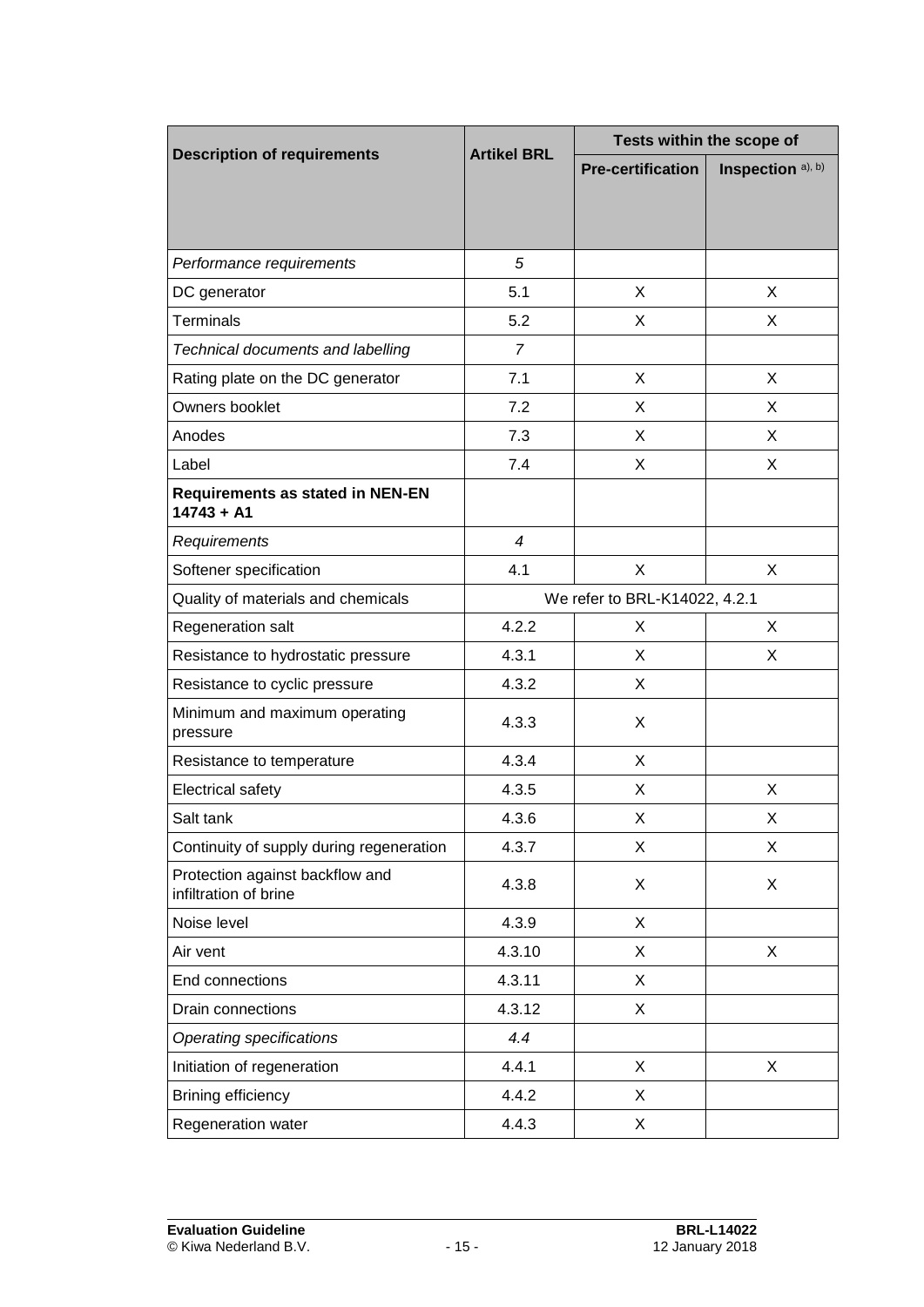|                                                            | <b>Artikel BRL</b> | Tests within the scope of     |                   |
|------------------------------------------------------------|--------------------|-------------------------------|-------------------|
| <b>Description of requirements</b>                         |                    | <b>Pre-certification</b>      | Inspection a), b) |
|                                                            |                    |                               |                   |
|                                                            |                    |                               |                   |
| Quality of treated water after<br>regeneration             | 4.4.4              | X                             |                   |
| Continuous flow rate                                       | 4.4.5              | X                             |                   |
| Pressure drop                                              | 4.4.6              | X                             |                   |
| Exchange capacity                                          | 4.4.7              | X                             | X                 |
| Installation specifications                                | 4.5                |                               |                   |
| Connection to mains water supply and<br>existing pipe work | 4.5.1              | X                             | X                 |
| Drain                                                      | 4.5.2              | X                             | X                 |
| Electrical connection                                      | 4.5.3              | X                             | X                 |
| Labelling                                                  | 5                  |                               |                   |
| Indentification of equipment                               | 5.1                | X                             | X                 |
| Safety labelling                                           | 5.2                | X                             | X                 |
| <b>Technical documentation</b>                             | 6                  | X                             | X                 |
| Installation, operation and maintenance                    | Annex A            | X                             | X                 |
| <b>Requirements as stated in NEN-EN</b><br>14897+A1        |                    |                               |                   |
| Requirements                                               | $\overline{4}$     |                               |                   |
| General                                                    | 4.1                | X                             | X                 |
| Radiation chamber                                          | 4.2                | We refer to BRL-K14022, 4.2.1 |                   |
| Low-pressure mercury UV lamps                              | 4.3                | X                             | X                 |
| Electrical                                                 | 4.4                |                               |                   |
| General                                                    | 4.1                | X                             | X                 |
| Radiation chamber                                          | 4.2                | X                             | X                 |
| Low-pressure mercury UV lamps                              | 4.3                | X                             | X                 |
| Electrical                                                 | 4.4                | X                             | X                 |
| General                                                    | 4.4.1              | X                             | X                 |
| UV disinfection devices                                    | 4.4.2              | X                             | X                 |
| Sensor                                                     | 4.4.2.2            | X                             | X                 |
| UV bactericidal treatment devices                          | 4.4.3              | X                             |                   |
| Performance                                                | 4.5                | X                             | X                 |
| Labelling                                                  | 4.6                | X                             | X                 |
| Manual                                                     | 4.7                | X                             | X                 |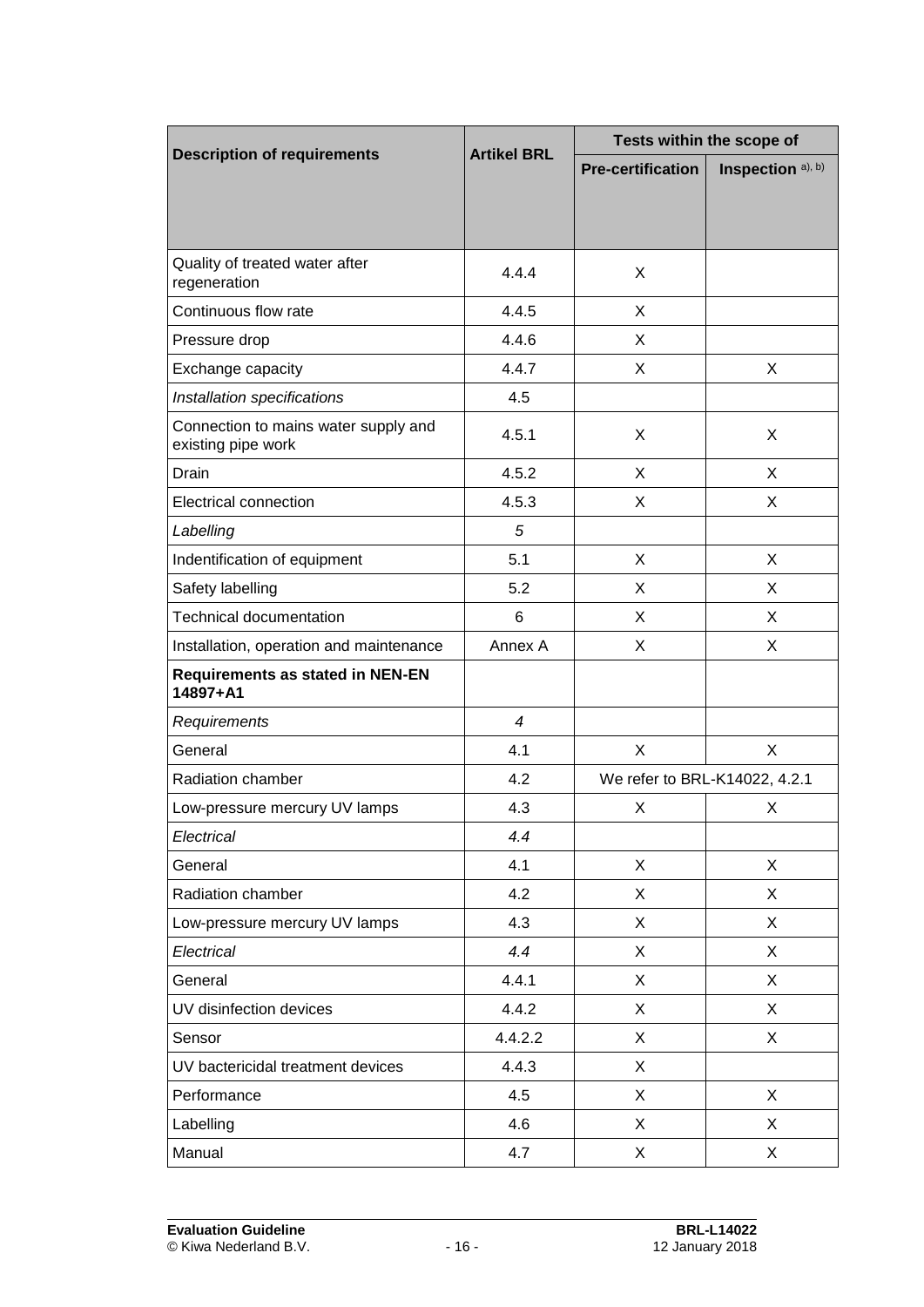|                                                  | <b>Artikel BRL</b> | Tests within the scope of     |                   |
|--------------------------------------------------|--------------------|-------------------------------|-------------------|
| <b>Description of requirements</b>               |                    | <b>Pre-certification</b>      | Inspection a), b) |
|                                                  |                    |                               |                   |
| Installation, operation and maintenance          | Annex F            | X                             | X                 |
| Requirements as stated in NEN-EN<br>$14898 + A1$ |                    |                               |                   |
| System design requirements                       | $\overline{4}$     |                               |                   |
| Materials of construction                        | 4.1                | X                             | X                 |
|                                                  |                    | We refer to BRL-K14022, 4.2.1 |                   |
| <b>Working conditions</b>                        | 4.2                |                               |                   |
| Working temperature                              | 4.2.1              | X                             | X                 |
| Working flow                                     | 4.2.2              | X                             | X                 |
| Filter cartridge replacement                     | 4.3                | X                             | X                 |
| End connections                                  | 4.4                | X                             | X.                |
| Backflow prevention                              | 4.5                | X                             | X                 |
| Exchange indicator                               | 4.6                | X                             | X                 |
| Performance requirements                         | 5                  |                               |                   |
| Pressure strenght of the filter housing          | 5.1                | X                             | X                 |
| Dynamic pressure test housing                    | 5.2                | X                             |                   |
| Dynamic pressure test of cartridge               | 5.3                | X                             |                   |
| Pressure drop                                    | 5.4                | X                             |                   |
| Substance reduction performance                  | 5.5                |                               |                   |
| Performance claims                               | 5.5.1              | X                             | X                 |
| Pressure drop                                    | 5.4                | х                             | X                 |
| Substance reduction performance                  | 5.5                |                               |                   |
| Performance claims                               | 5.5.1              | X                             | X                 |
| Chlorine reduction                               | 5.5.2              | X                             | X                 |
| Organic chemical reduction                       | 5.5.3              | X                             | X                 |
| Odour and flavour reduction                      | 5.5.4              | X                             |                   |
| Inorganic chemical reduction                     | 5.5.5              | X                             | X                 |
| Labelling                                        | 7.3                |                               |                   |
| Filter housing                                   | 7.3.1              | X                             | X                 |
| Filter cartridge                                 | 7.3.2              | X                             | X                 |
| Packaging                                        | 7.4                | X                             | X                 |
| Installation operation and maintenance           | Annex D            | X                             | X                 |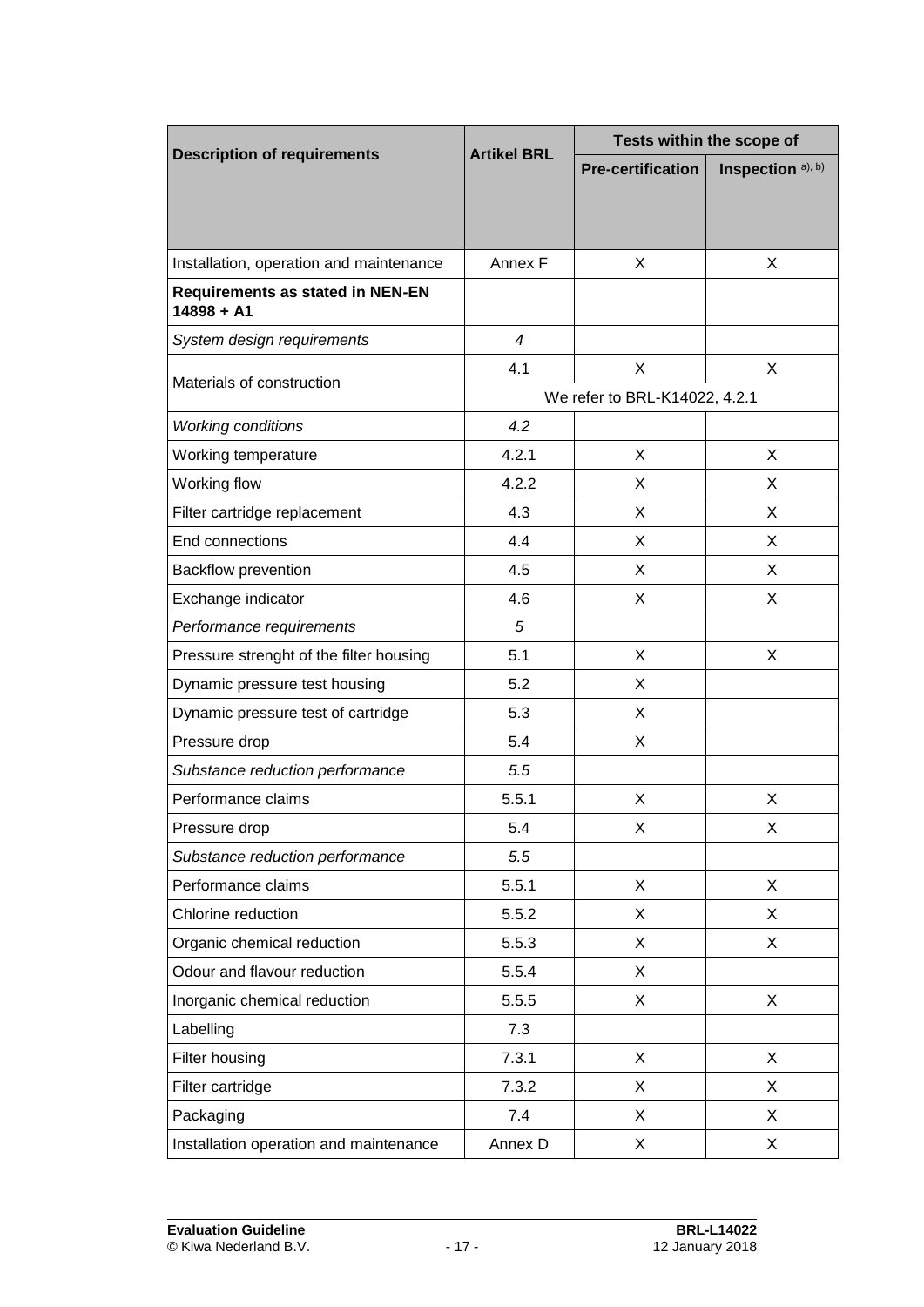|                                                         | <b>Artikel BRL</b> | Tests within the scope of     |                   |
|---------------------------------------------------------|--------------------|-------------------------------|-------------------|
| <b>Description of requirements</b>                      |                    | <b>Pre-certification</b>      | Inspection a), b) |
|                                                         |                    |                               |                   |
|                                                         |                    |                               |                   |
| <b>Requirements as stated in NEN-EN</b><br>$14812 + A1$ |                    |                               |                   |
| Design requirements                                     | $\overline{4}$     |                               |                   |
| Materials of construction                               |                    | We refer to BRL-K14022, 4.2.1 |                   |
| Connections                                             | 4.2                | X                             | X                 |
| Venting                                                 | 4.3                | X                             | X                 |
| Radio interference and electrical safety                | 4.4                | X                             | X                 |
| Dosing agent containers                                 | 4.5                | X                             | X                 |
| Accessibility                                           | 4.6                | X                             | X                 |
| Nominal size                                            | 4.7                | X                             | X                 |
| Performance requirements                                | 5                  |                               |                   |
| Dosing and dosing agents                                | 5.1                | X                             | X                 |
| Dosing                                                  | 5.1.2              | X                             | X                 |
| Working ranges                                          | 5.2                | X                             | X                 |
| Protection against backflow of proprietary<br>chemical  | 5.3                | X                             | X                 |
| Working temperature range                               | 5.4                | X                             | X                 |
| Pressure conditions                                     | 5.5                |                               |                   |
| Nominal pressure and working pressure<br>range          | 5.5.1              | X                             | X                 |
| Effects of pressure variations                          | 5.5.2              | X                             |                   |
| Pressure drop                                           | 5.5.3              | X                             |                   |
| Water hammer                                            | 5.5.4              | X                             |                   |
| Labelling                                               | $\overline{7}$     |                               |                   |
| Nameplate on dosing apparatus                           | 7.1                | X                             | X                 |
| Information to be given on dosing agent<br>container    | 7.2                | X                             | X                 |
| Manufacturer's product information                      | 8                  | X                             | X                 |
| Installation, operation and maintenance                 | Annex B            | X                             | X                 |

<sup>a)</sup> In case the product or production process changes, it must be determined whether the performance requirements are still met.

 $b)$  All product characteristics that can be determined within the visiting time (maximum 1 day) are determined by the inspector or by the supplier in the presence of the inspector. In case this is not possible, an agreement will be made between the certification body and the supplier about how the inspection will take place. The frequency of inspection visits is defined in chapter [8.6](#page-22-0) of this evaluation guideline.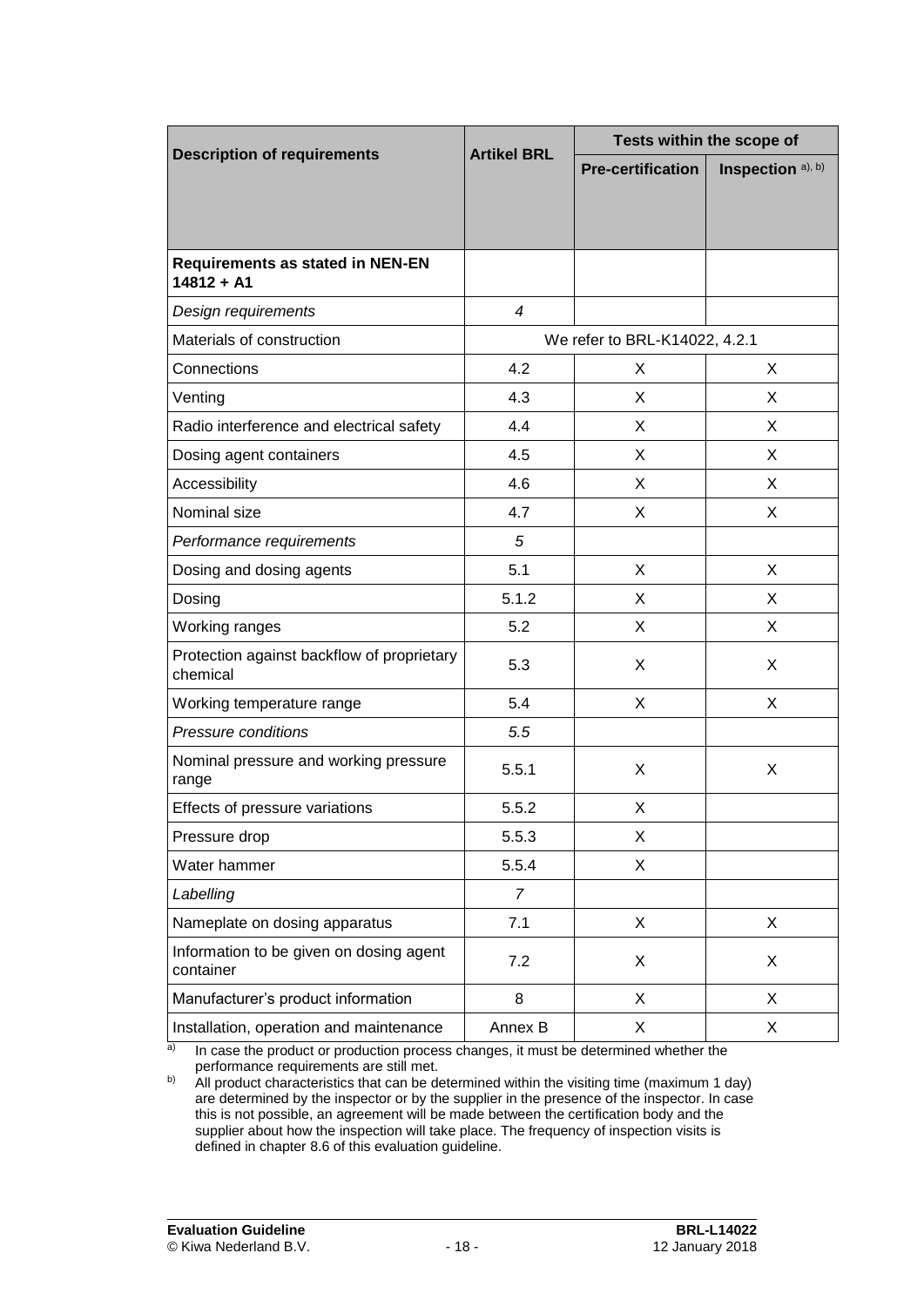## **7.2 Inspection of the quality system of the supplier**

The quality system of the supplier will be checked by Kiwa on the basis of the IQC scheme.

The inspection contains at least those aspects mentioned in the Kiwa Regulations for Certification.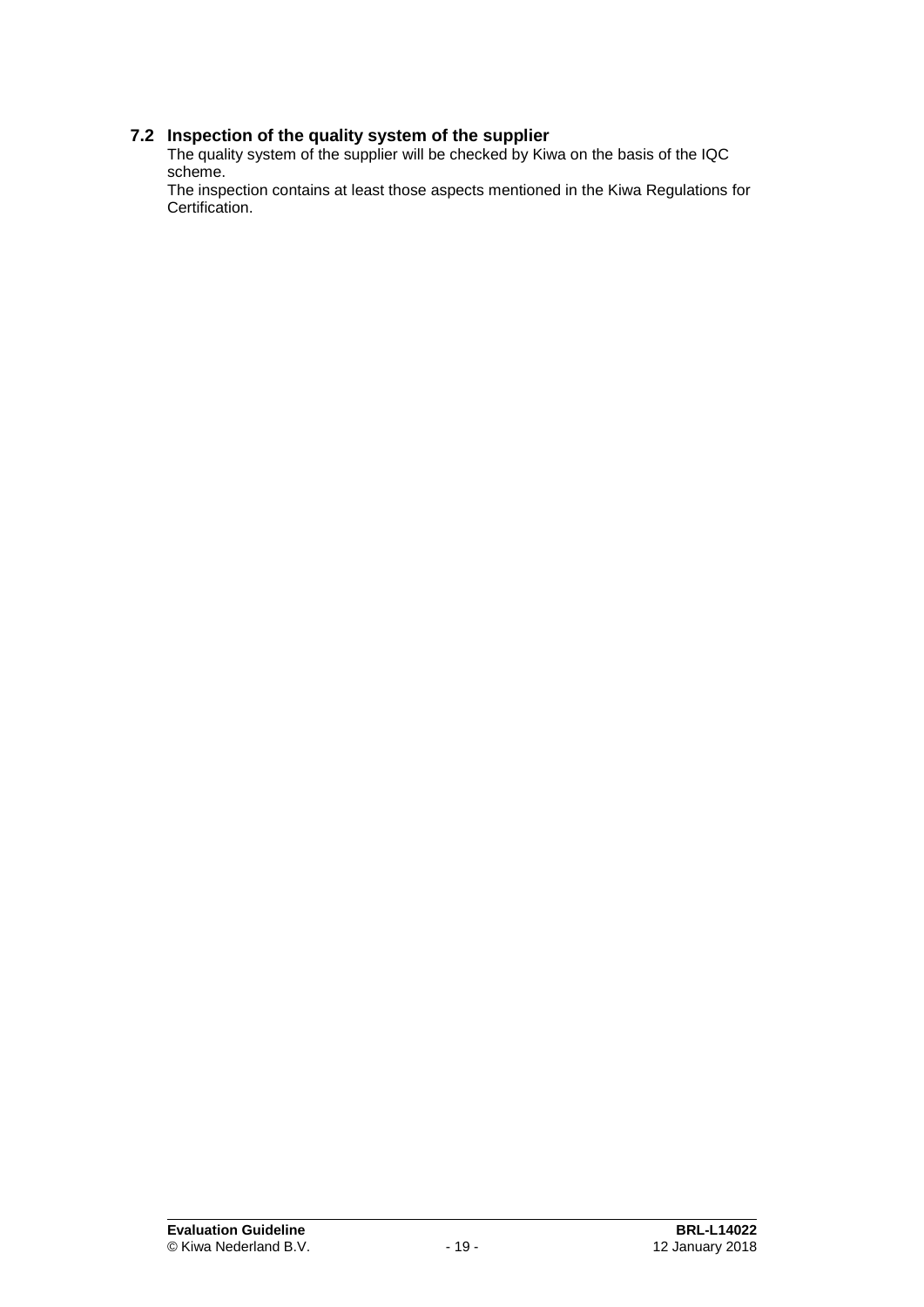## **8 Agreements on the implementation of certification**

## **8.1 General**

Beside the requirements included in these evaluation guidelines, the general rules for certification as included in the Kiwa Regulations for Product Certification also apply. These rules are in particular:

- the general rules for conducting the pre-certification tests, in particular: othe way suppliers are to be informed about how an application is being handled; ohow the test are conducted;
	- othe decision to be taken as a result of the pre-certification tests.
- the general rules for conducting inspections and the aspects to be audited,
- the measures to be taken by Kiwa in case of Non-Conformities,
- the measures taken by Kiwa in case of improper use of Certificates, Certification Marks, Pictograms and Logos,
- terms for termination of the certificate.
- <span id="page-20-0"></span>• the possibility to lodge an appeal against decisions of measures taken by Kiwa.

## **8.2 Certification staff**

The staff involved in the certification may be sub-divided into:

- Certification assessor (**CAS**): in charge of carrying out the pre-certification tests and assessing the inspectors' reports;
- Site assessor (**SAS**): in charge of carrying out external inspections at the supplier's works;
- Decision maker (**DM**): in charge of taking decisions in connection with the precertification tests carried out, continuing the certification in connection with the inspections carried out and taking decisions on the need to take corrective actions.

### *8.2.1 Qualification requirements*

The qualification requirements consist of:

- qualification requirements for personnel of a certification body which satisfies the requirements EN ISO / IEC 17065, performing certification activities
- qualification requirements for personnel of a certification body performing certification activities set by the Board of Experts for the subject matter of this evaluation quideline

Education and experience of the concerning certification personnel shall be recorded demonstrably.

| <b>Basic requirements</b>                                                                                                                                                  | <b>Evaluation criteria</b>                                                                                                                                                                                                                       |
|----------------------------------------------------------------------------------------------------------------------------------------------------------------------------|--------------------------------------------------------------------------------------------------------------------------------------------------------------------------------------------------------------------------------------------------|
| Knowledge of company processes<br>Requirements for conducting<br>professional audits on products,<br>processes, services, installations,<br>design and management systems. | Relevant experience: in the field<br>SAS, CAS: 1 year<br>DM: 5 years inclusive 1 year with respect to<br>certification<br>Relevant technical knowledge and experience on<br>the level of:<br><b>SAS: High school</b><br><b>CAS, DM: Bachelor</b> |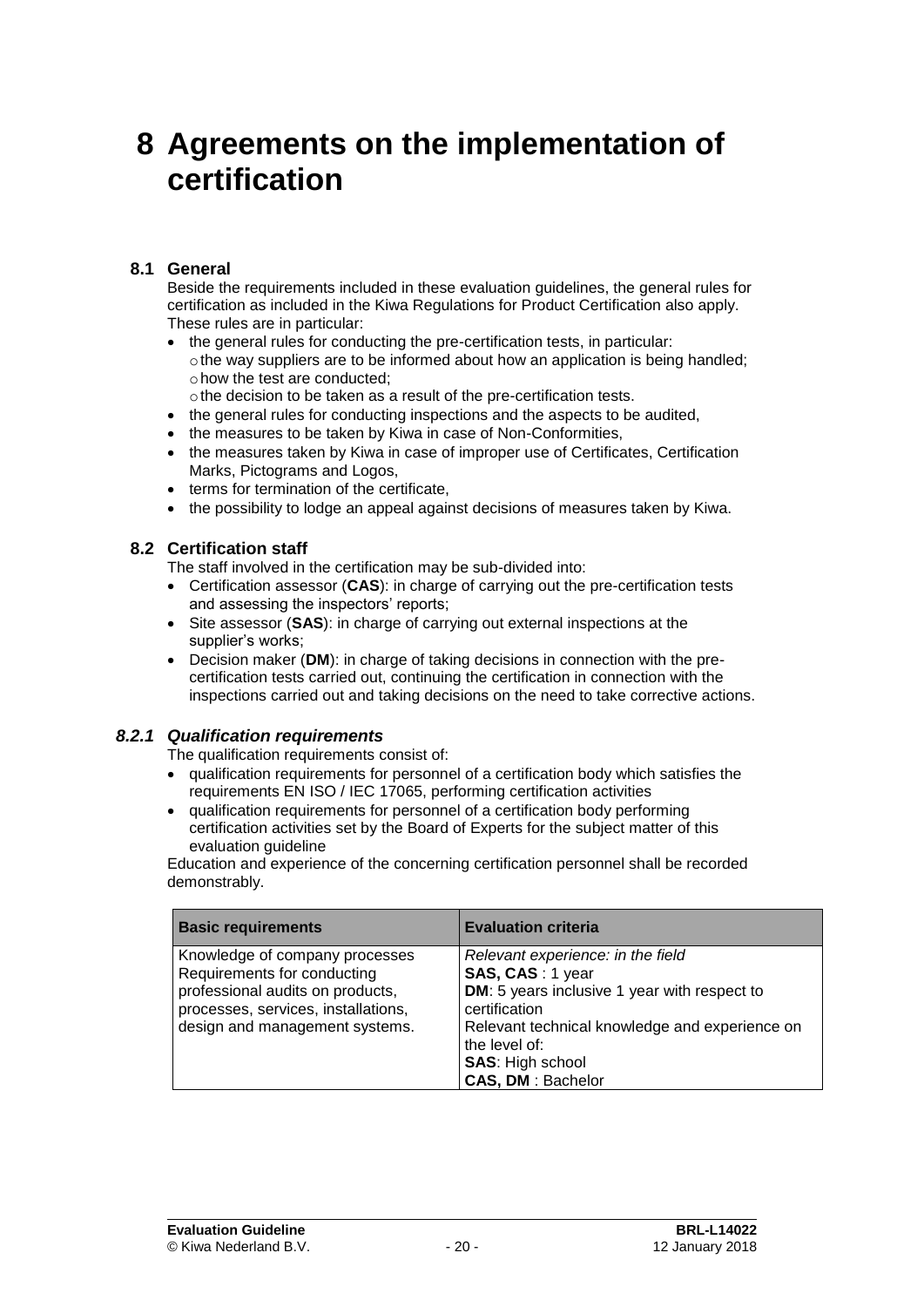| <b>Basic requirements</b>                                                                                                                               | <b>Evaluation criteria</b>                                                                               |
|---------------------------------------------------------------------------------------------------------------------------------------------------------|----------------------------------------------------------------------------------------------------------|
| Competence for execution of site<br>assessments.<br>Adequate communication skills<br>(e.g. reports, presentation skills and<br>interviewing technique). | <b>SAS:</b> Kiwa Audit training or similar and 4 site<br>assessments including 1 autonomic under review. |
| Execution of initial examination                                                                                                                        | <b>CAS:</b> 3 initial audits under review.                                                               |
| Conducting review                                                                                                                                       | <b>CAS: conducting 3 reviews</b>                                                                         |

| <b>Technical competences</b>    | <b>Evaluation Criteria</b>                                                                                                                                                                                                                                                                                                                                                                                                                                                    |  |  |  |
|---------------------------------|-------------------------------------------------------------------------------------------------------------------------------------------------------------------------------------------------------------------------------------------------------------------------------------------------------------------------------------------------------------------------------------------------------------------------------------------------------------------------------|--|--|--|
| Education                       | General:<br>Education in one of the following technical areas:<br>• Civil Enginereing;<br>• Enginering.                                                                                                                                                                                                                                                                                                                                                                       |  |  |  |
| <b>Testing skills</b>           | General:<br>• 1 week laboratory training (general and scheme<br>specific) including measuring techniques and<br>performing tests under supervision;<br>• Conducting tests (per scheme).                                                                                                                                                                                                                                                                                       |  |  |  |
| Experience - specific           | <b>CAS</b><br>• 2 complete applications (excluding the initial<br>assessment of the production site) under the direction<br>of the CAS<br>• 1 complete application self-reliant (to be evaluated by<br>PM)<br>• 2 initial assessments of the production site under the<br>direction of the <b>PM</b><br>• 1 initial assessment of the production site self-reliant<br>(witnessed by $PM$ )<br><b>SAS</b><br>• 1 inspection visits conducted self-reliant (witnessed by<br>PM) |  |  |  |
| Skills in performing witnessing | <b>PM</b><br>Internal training witness testing                                                                                                                                                                                                                                                                                                                                                                                                                                |  |  |  |
| ogondo:                         |                                                                                                                                                                                                                                                                                                                                                                                                                                                                               |  |  |  |

Legenda:

- Certification assessor (**CAS**)
- Decision maker (**DM**)
- Product manager (**PM**)
- Site assessor (**SAS**)

## *8.2.2 Qualification*

The qualification of the Certification staff shall be demonstrated by means of assessing the education and experience to the above mentioned requirements. In case staff is to be qualified on the basis of deflecting criteria, written records shall be kept.

The authority to qualify staff rests with the:

- **PM**: qualification of **CAS** and **SAS**;
- management of the certification body: qualification of **DM**.

## **8.3 Report pre-certification tests**

The certification body records the results of the pre-certification tests in a report. This report shall comply with the following requirements: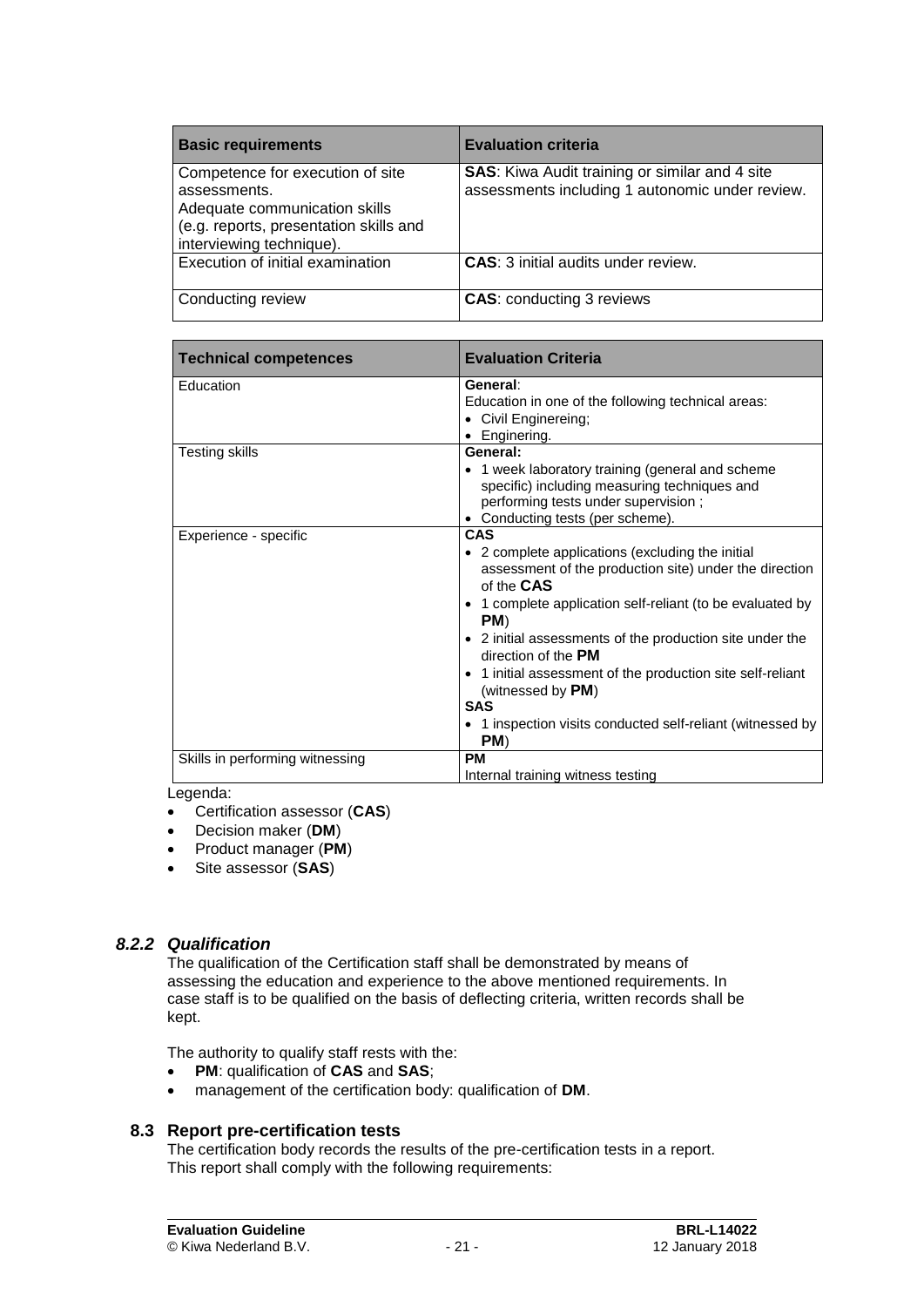- completeness: the report provides a verdict about all requirements included in the evaluation guideline;
- traceability: the findings on which the verdicts have been based shall be recorded and traceable;
- basis for decision: the **DM** shall be able to base his decision on the findings included in the report.

#### **8.4 Decision for granting the certificate**

The decision for granting the certificate shall be made by a qualified Decision maker which has not been involved in the pre-certification tests. The decision shall be recorded in a traceable manner.

#### **8.5 Layout of quality declaration**

<span id="page-22-0"></span>The product certificate shall be in accordance with the model included in the Annex.

#### **8.6 Nature and frequency of third party audits**

The certification body shall carry out surveillance audits on site at the supplier at regular intervals to check whether the supplier complies with his obligations. The Board of Experts decides on the frequency of audits.

At the time this BRL entered into force, the frequency of audits amounts 2 audit(s) on site per year for suppliers with a quality management system in accordance with ISO 9001 for their production, which has been certified by an acknowledged body (in accordance with ISO/IEC 17021) and where the IQC scheme forms an integral part of the quality management system.

In case the supplier is not in possession of any product certificate (issued by Kiwa or any other accredited certification body), the frequency is increased to 3 visits for the duration of one year.

The audit program on site shall cover at least:

- the product requirements;
- the production process:
- the suppliers IQC scheme and the results obtained from inspections carried out by the supplier;
- the correct way of marking certified products;
- compliance with required procedures;
- handling complaints about products delivered.

For suppliers with a private label certificate the frequency of audits amounts to one audit per two years. These audits are conducted at the site of the private label certificate holder. The audits are conducted at the site of private label holder and focussed on the aspects inserted in the IQC scheme and the results of the control performed by the private label holder. The IQC scheme of the private label holder shall refer to at least:

- the correct way of marking certified products;
- compliance with required procedures for receiving and final inspection;
- the storage of products and goods;
- handling complaints.

The results of each audit shall be recorded by Kiwa in a traceable manner in a report.

#### **8.7 Report to the Board of Experts**

De certification body shall report annually about the performed certification activities. In this report the following aspects are included:

- mutations in number of issued certificates (granted/withdrawn);
- number of executed audits in relation to the required minimum;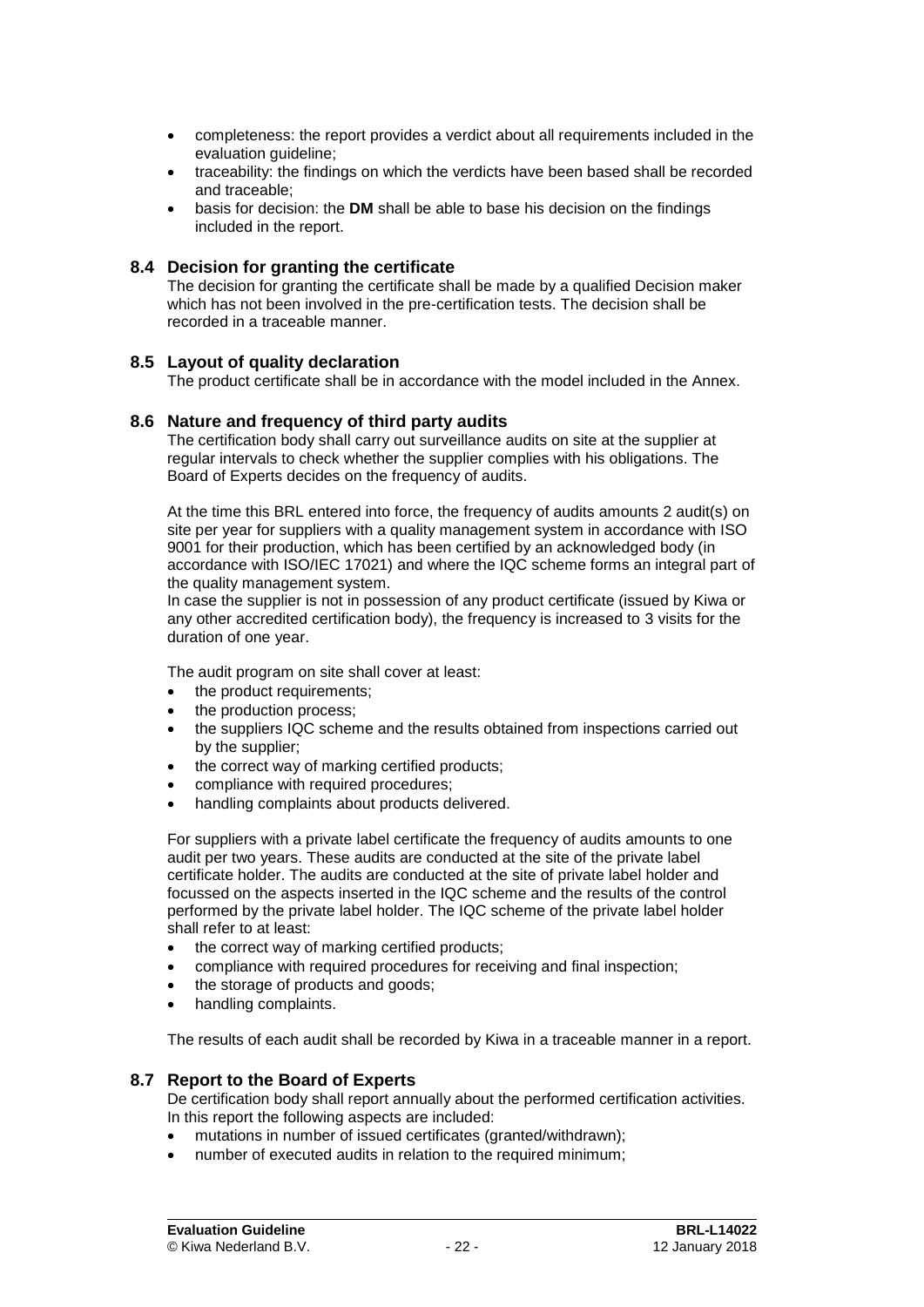- results of the inspections;
- required measures for established Non-Conformities;
- received complaints about certified products.

#### **8.8 Non conformities**

When the certification requirements are not met, measures are taken by Kiwa in accordance with the sanctions policy. The Sanctions Policy is available through the "News and Publications" page on the Kiwa website ["Kiwa Regulation for Certification".](https://www.kiwa.nl/uploadedFiles/Nieuws_en_publicaties/Kiwa%20Regulation%20for%20Certification.pdf)

#### **8.9 Interpretation of requirements**

The Board of Experts may record the interpretation of requirements of this evaluation guideline in one separate interpretation document.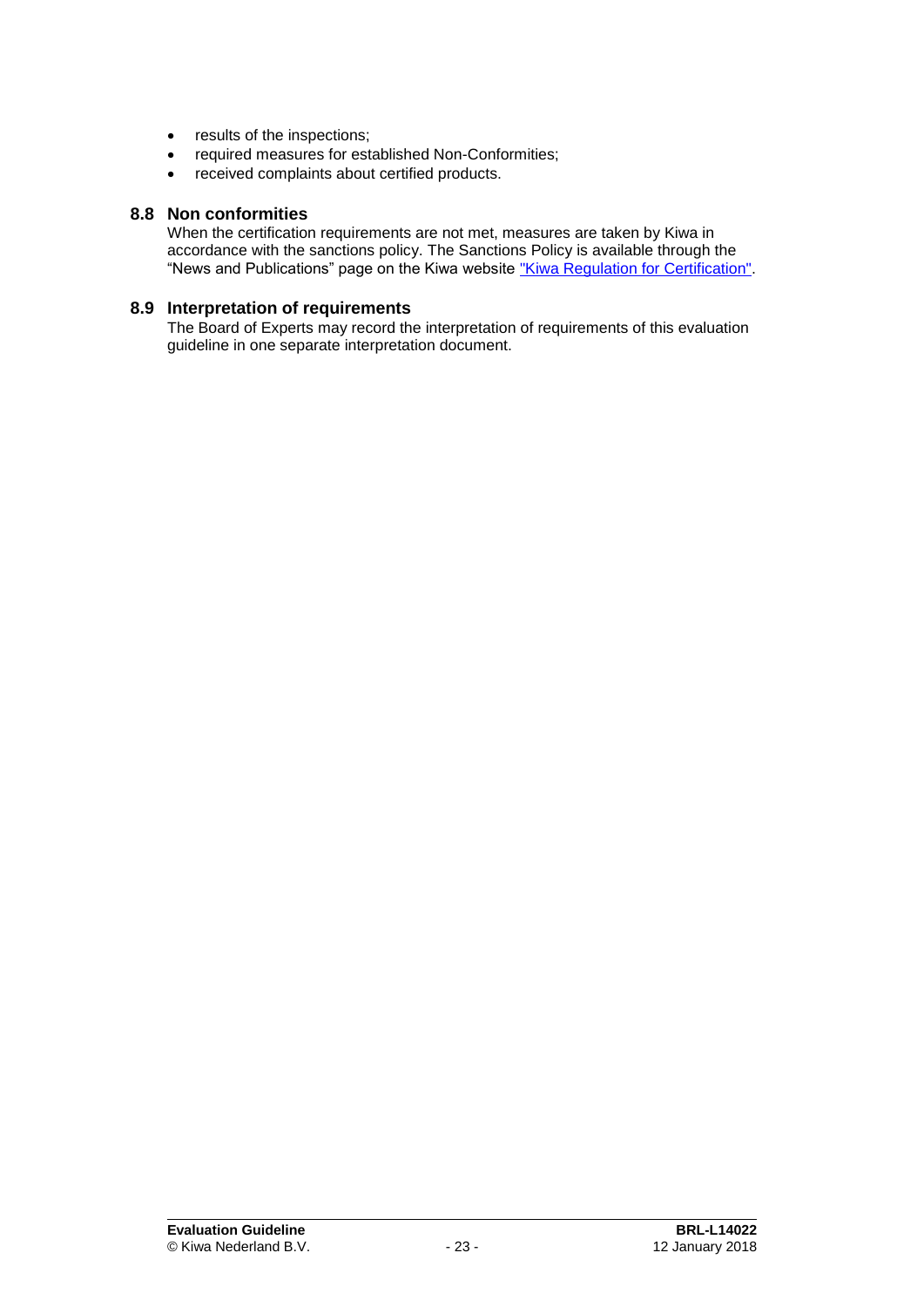## **9 Titles of standards**

## **9.1 Public law rules**

BJZ2011048144 29 juni 2011

Regeling van de Staatssecretaris van Infrastructuur en Milieu<sup>1</sup>

## **1.3 Standards / normative documents**

| <b>Number</b>               | <b>Title</b>                                                                                                                                                             |
|-----------------------------|--------------------------------------------------------------------------------------------------------------------------------------------------------------------------|
|                             |                                                                                                                                                                          |
| NEN-EN 13443-1 + A1         | Water conditioning equipment inside buildings - Mechanical filters - Part 1:<br>Particle rating 80um to 150um - Requirements for performances, safety and<br>testing     |
| NEN-EN 13443-2 + A1         | Water conditioning equipment inside buildings - Mechanical filters - Part 2:<br>Particle rating 1μm less than 80μm – Requirements for performance, safety<br>and testing |
| <b>NEN-EN 14095</b>         | Water conditioning equipment inside buildings - Electrolytic treatment<br>systems with aluminium anodes - Requirements for performance, safety and<br>testing            |
| NEN-EN 14652 + A1           | Water conditioning equipment inside buildings - Membrane separation<br>devices – Requirements for performance, safety and testing                                        |
| NEN-EN 14743 + A1           | Water conditioning equipment inside buildings - Softeners - Requirements<br>for performance, safety and testing                                                          |
| NEN-EN 14812 + A1           | Water conditioning equipment inside buildings - Chemical dosing systems -<br>Pre-set dosing systems - Requirements for performance, safety and testing                   |
| NEN-EN 14897 + A1           | Water conditioning equipment inside buildings -Devices using mercury low-<br>pressure ultraviolet radiators – Requirements for performance, safety and<br>testing        |
| NEN-EN 14898 + A1           | Water conditioning equipment inside buildings - Active media filters -<br>Requirements for performance, safety and testing                                               |
| NEN-EN ISO/IEC 17020        | Conformity assessment - General criteria for the operation of various types<br>of bodies performing inspection                                                           |
| NEN-EN ISO/IEC 17021        | Conformity assessment - Requirements for bodies providing audit and<br>certification of management systems                                                               |
| NEN-EN ISO/IEC 17024        | Conformity assessment - General requirements for bodies operating<br>certification of persons                                                                            |
| NEN-EN-ISO/IEC 17025        | General requirements for the competence of testing and calibration<br>laboratories                                                                                       |
| <b>NEN-EN-ISO/IEC 17065</b> | Conformity assessment - Requirements for bodies certifying products,<br>processes and services                                                                           |

l

<sup>1</sup> Valid from 1 July 2017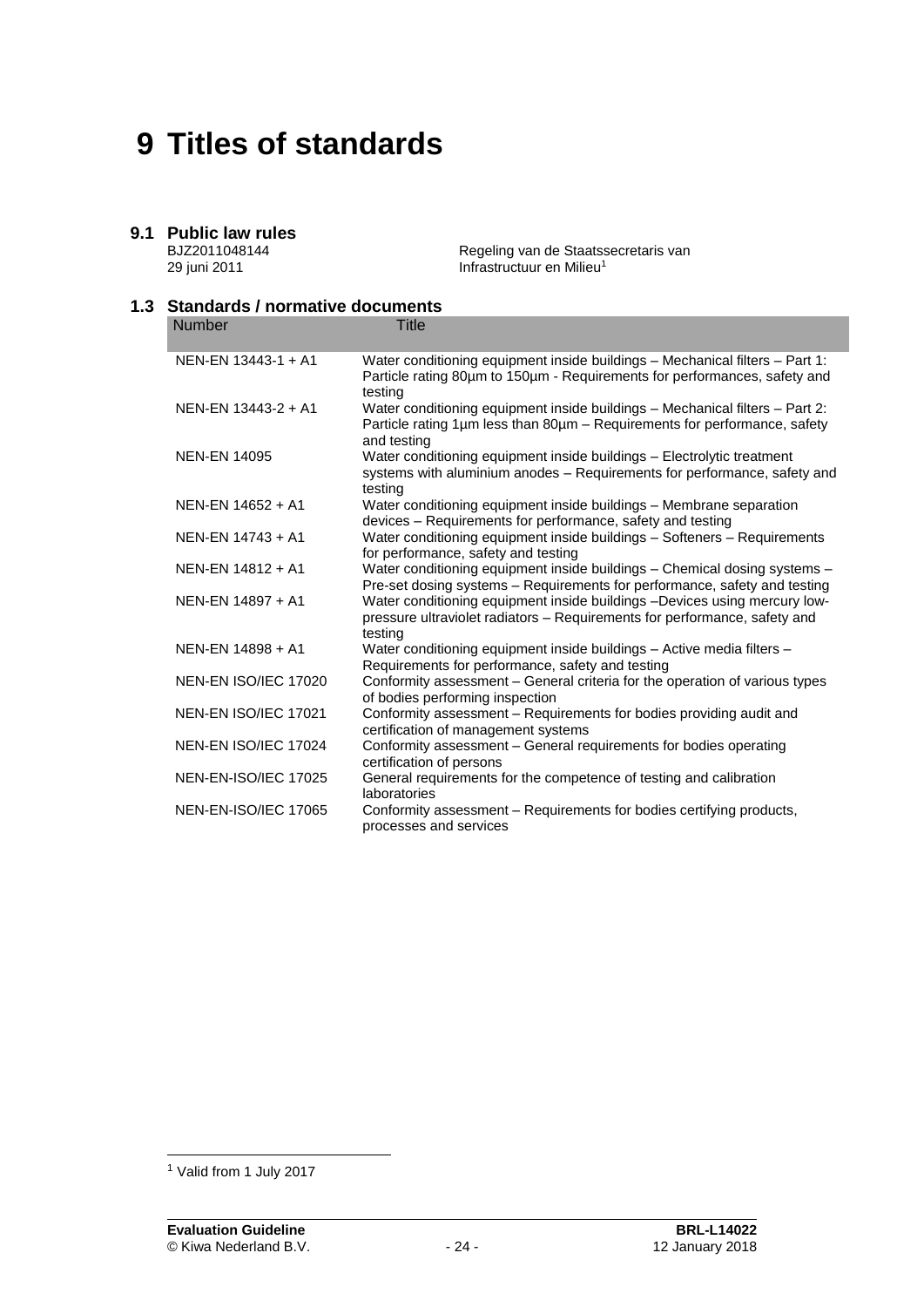## **I Model certificate (informative)**



## **Product certificate** KXXXXXX/0X



 $1$  of  $1$ Page

## **Name product**

STATEMENT BY KIWA

With this product certificate, issued in accordance with the Kiwa Regulations for Certification, Kiwa declares that legitimate confidence exists that the products supplied by

## **Name customer**

as specified in this product certificate and marked with the Kiwa®-mark in the manner as indicated in this product certificate may, on delivery, be relied upon to comply with Kiwa evaluation guideline BRL-xxxx xxxxxxxxxxxxxxxxxxxxxxxxxx dated [dd-mm-yyyy] inclusive amendment sheet dated dd-mm-yyyy.

 $\trianglelefteq^{\text{max}}$ Luc Leroy Kiwa

Publication of this certificate is allowed. Advice: consuit www.kiwa.nl in order to ensure that this certificate is still valid.

Kiwa Nederland B.V. Sir Winston Churchillaan 273 P.O.Box 70 2280 AB\_RUSWUK The Netherlands Tel. +31 88 998 44 00 Fax +31 88 998 44 20 info@kiwa.nl www.klwa.ni

Company Name customer Address customer

Phone number Fax number www. Email

140410

consists of initial and quality system ÷, product

kiwa

Certification process regular assessment of: